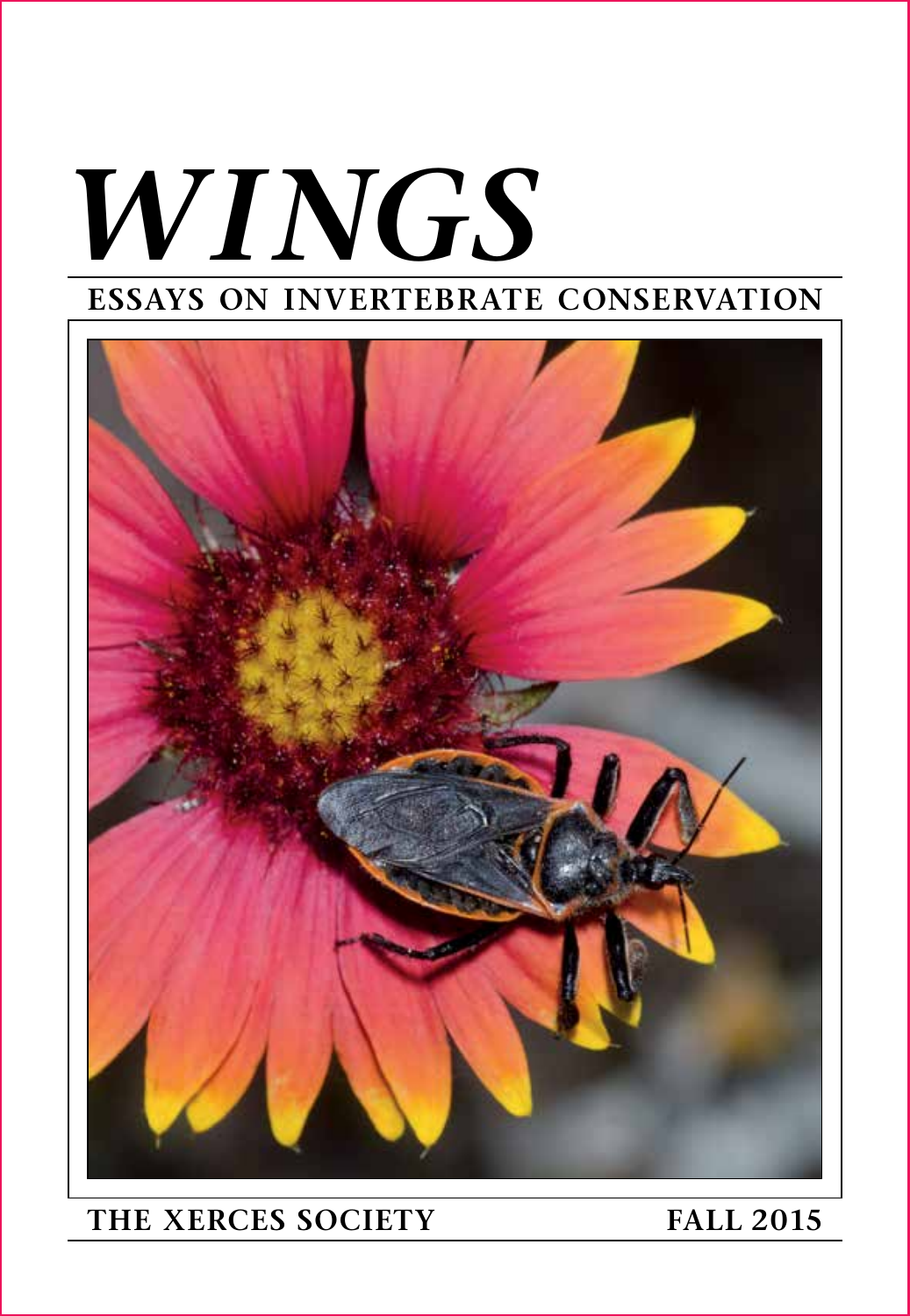## **CONTENTS**

Pesticides are often the first choice for dealing with a pest, or even with the prospect of one. This issue of *Wings* suggests that we reassess how we use them and why.

### **Rethinking Pesticides**

#### *Scott Hoffman Black*

*Page 3.*

#### **Pursuing a Thoughtful Balance in the Management of Insect Pests** *Thelma Heidel-Baker and Scott Hoffman Black*

Managing insect pests is a major concern for all farmers. Integrated pest management offers an effective approach that works in concert with the environment. *Page 5.*

### **Mosquitoes, Wildlife, and People: Crafting an Integrated Management Plan**

#### *Celeste A. Searles Mazzacano*

A mosquito outbreak brought calls for spraying on a national wildlife refuge. Local action forced a review of the proposed plan and led to a new solution. *Page 10.*

#### **Neonicotinoids: Silver Bullets that Misfired**

#### *Aimee Code*

Neonicotinoids have rapidly become the world's most-used insecticides. It's now apparent that their impact reaches far beyond their intended targets. *Page 16.*

#### **Conservation Spotlight**

The U.S. Fish and Wildlife Service Pacific Region is seeking to better understand monarch butterflies and native milkweeds in the western United States. *Page 22.*

#### **Invertebrate Notes**

A roundup of new books and recent research. *Page 24.*

#### **Staff Profile**

Meet Aimee Code, who directs our pesticide program. *Page 26.*

#### **Xerces News**

Updates on Xerces Society projects and successes. *Page 27.*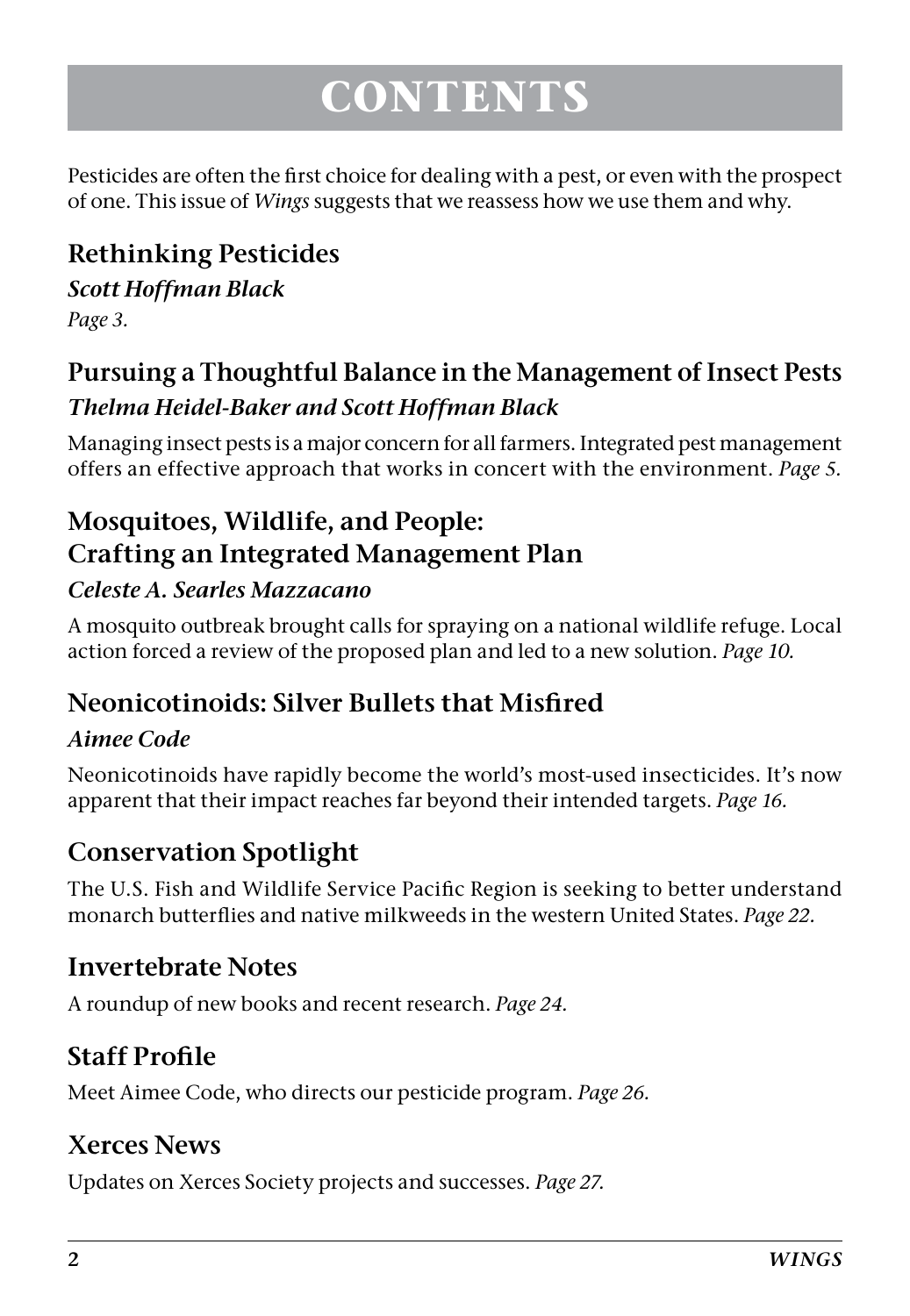### **Rethinking Pesticides**

#### *Scott Hoffman Black*

Pesticides have been used to control insects for millennia. We know that the ancient Romans burned sulfur to kill insect pests; centuries later, in the 1600s, people were using a mixture of honey and arsenic to kill ants. By the end of the nineteenth century, U.S. farmers were employing a variety of toxic chemicals to control pests, including copper acetoarsenite (known as Paris green), calcium arsenate, and nicotine sulfate.

In the 1950s, arsenic-based pesticides were replaced by DDT, promoted as an improvement because it was not as acutely toxic to humans; no one recognized the extent to which DDT would impact the food chain. Once that became understood, DDT was phased out. By 1975 it had been replaced by organophosphates and carbamates, although it took decades for bald eagles, ospreys, and other birds of prey to recover.

This cycle repeated itself in the 1990s, when yet another class of insecticides were introduced, neonicotinoids, once again touted as an improvement over prior chemicals. Neonicotinoids have two properties that seemed to jus-



**Pesticides have become the first option for pest management in intensive agriculture, often applied prophylactically before pests even appear. The reflexive use of chemicals has unhealthy consequences for our ecosystems. Photograph by Tamina Miller, Flickr.com.**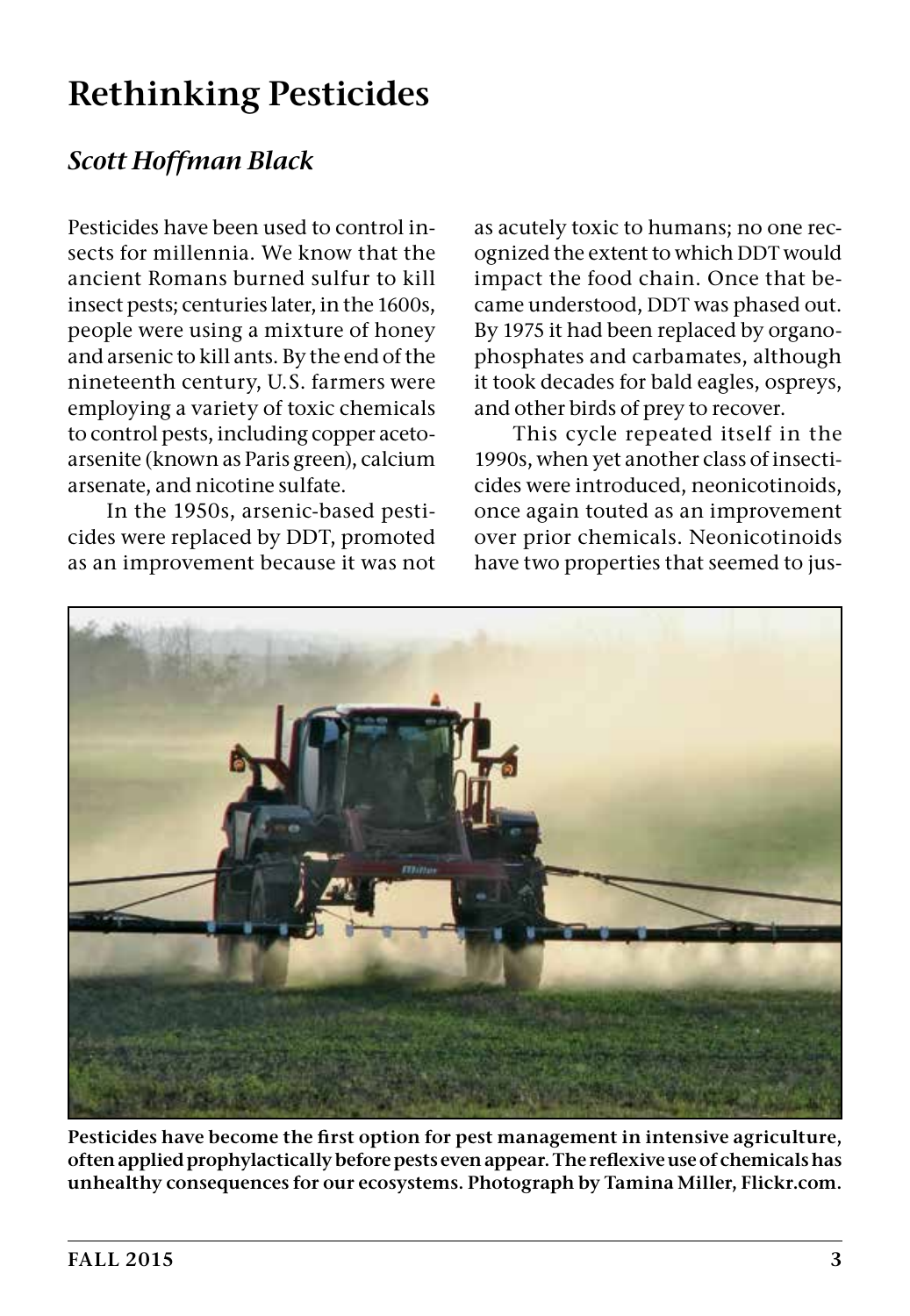tify this claim. First, they are less acutely toxic to birds and mammals, including humans, which lessened the health impacts on people. The second potential benefit was that neonicotinoids were "targeted" to kill pests in that they are systemic—meaning that once applied they are absorbed by the plant, making the leaves, stems, and roots toxic to pests. It was thought that this would be a way to keep the insecticide from coming into contact with beneficial organisms, but that didn't turn out to be the case. The problem is that neonicotinoids are taken up into the nectar and pollen, and we now know that pollinators attracted to treated flowers can pick up these insecticides while feeding or gathering supplies for their nest. In some instances this can be directly lethal, while in others it leads to problems with flying, navigating, and finding food sources; it also may lead to lower production of young.

To compound this, neonicotinoids are long-lived and mobile in the environment, which is why they are being compared to DDT. Indeed, measurable amounts of residual pesticide have been found in woody plants up to six years after a single application. Neonicotinoids can remain in soil for months or even years after use, and plants planted the following year may absorb those chemical residues. Moreover, they move easily from soil to water, where they have been shown to negatively impact aquatic organisms that are the base of the food chain. These insecticides may be leading to declines in everything from aquatic insects to songbirds, and a growing body of evidence suggests that neonicotinoids are one factor in declining populations of pollinators.

But the real issue is not the revolv-

ing suite of chemicals we use. It is the way we use them. Humans constantly seek the easiest way to control pests and weeds. The complexity of ecosystems, however, means that no single method, whether it is a chemical or not, can solve a problem in its entirety, and each new silver-bullet solution is likely to lead to new and unforeseen problems.

We need to rethink the ways that we deal with nature and the ecosystems on which we and all other species depend. Farms, gardens, parks, and other such areas are complex systems, and we must treat them as such. If we hope to have healthy ecosystems we need a new approach, one that uses their complexity to our advantage. The vast majority of animals in the landscape—including insects—are beneficial, or at least benign. We can use this fact to our advantage by fostering habitats that support the predators and parasites of crop pests. We also need to spend more time understanding actual pests and at what level they will impact yield or kill a plant.

An equally important concern is that many farmers and gardeners use insecticides when they are not needed. Millions of acres a year are treated with neonicotinoids as a kind of "insurance policy," even though no pest problems are known to be present, and millions of pounds of insecticides are applied in urban and suburban areas in the quest for blemish-free landscapes. Simply moving away from such practices can save money and help pollinators as well as other beneficial insects.

Rather than seeking the next quick fix, we need to look at root causes and address those. By doing so, we can both produce the food we need and protect the environment we love.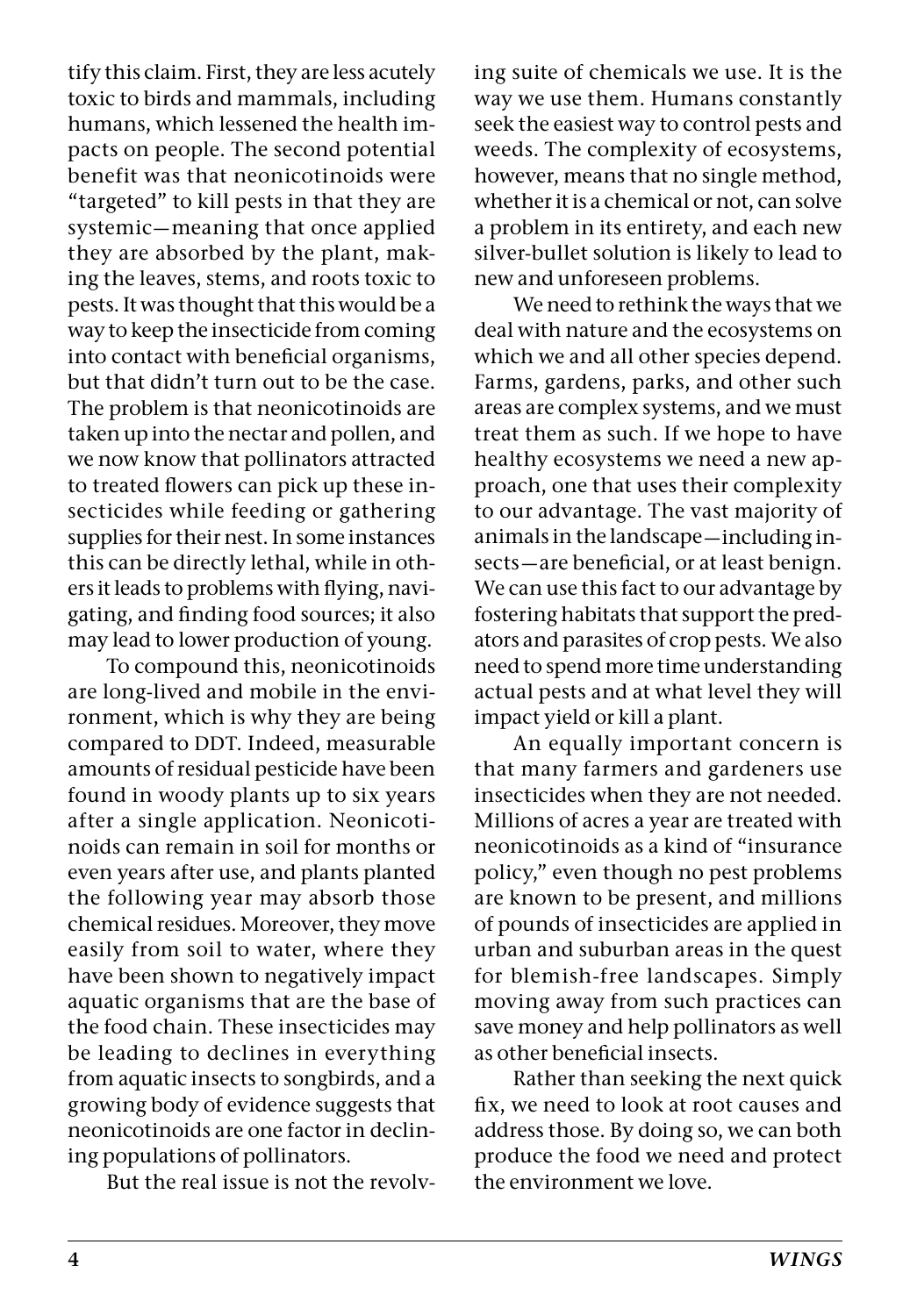### **Pursuing a Thoughtful Balance In the Management of Insect Pests**

#### *Thelma Heidel-Baker and Scott Hoffman Black*

Looking across lush fields of corn or cabbages, or rows of ripe tomatoes ready for harvest, insect conservation may not be the first thing that comes to mind. Rather, thoughts of insects in relation to farming are more likely to be about how to control pests and limit crop damage. For farmers growing food for human consumption and feed for animals, insect attacks are a threat to their crops; and in addition to insect pests, farmers must deal with weeds and plant diseases. In seeking to control these problems—whether insects, weeds, or diseases—pesticides frequently come into play. Often farmers use pesticides prophylactically, applying insecticides (or fungicides or herbicides) to prevent the damage caused by "pests," regardless of whether pests are actually in evidence.

Unfortunately, pesticides, and insecticides in particular, can also harm the vast majority of invertebrates that are benign or even beneficial—the bees, flies, beetles, and other insects that live in and around agricultural fields and that often provide such important eco-



**Integrated pest management (IPM) provides an alternative to the simple wholesale application of pesticides. This multi-faceted approach allows farmers to conserve the "good" insects while controlling the "bad" ones. Photograph by TumblingRun, Flickr.com.**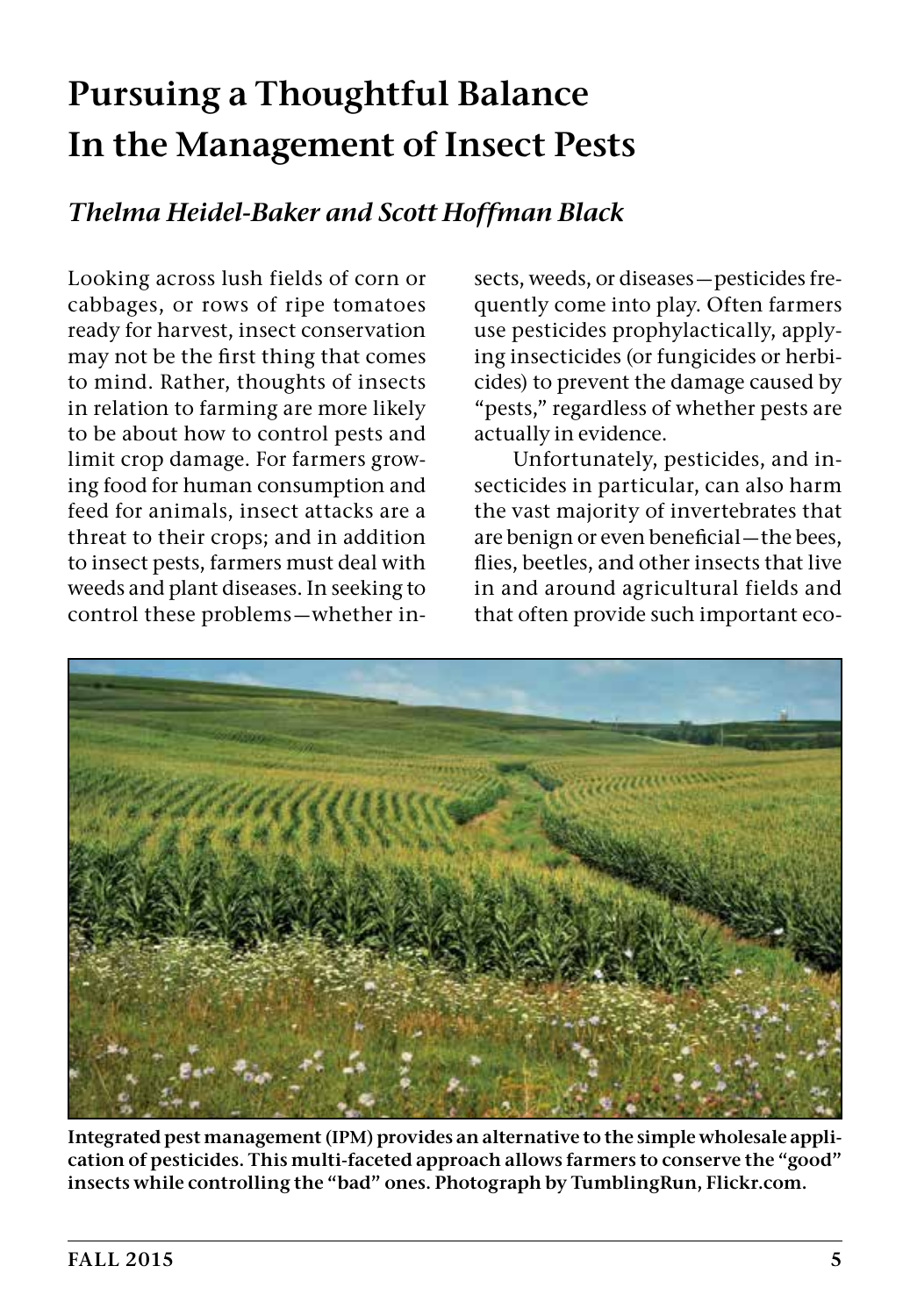system services as pollination and biological control.

Pest control and insect conservation are not mutually exclusive—but how does one create a balance between managing the few insects that actually harm crops while still conserving the good ones? Integrated pest management, or IPM, is one approach that brings conservation into the equation, employing a variety of pest control methods instead of relying solely upon chemicals.

There are many ways to describe IPM, but one of the most concise definitions is from the University of California at Davis: "IPM is an ecosystembased strategy that focuses on long-term prevention of pests or their damage through a combination of techniques such as biological control, habitat manipulation, modification of cultural practices, and use of resistant varieties." What might these techniques look like in practice?

**Biological control**—usually shortened to "biocontrol"—makes use of predators (species that eat other species) and parasitoids (species that complete part of their lifecycle inside a host and in the process kill it) to suppress pest populations. In *classical* biocontrol, beneficial organisms are intentionally brought in from elsewhere and released to control a pest; examples include lady beetles that eat aphids, weevils that bore into roots or seed heads and stop plants from spreading, and nematodes that parasitize grubs.

Often, though, such released "natural" enemies of crop pests are not native, having been imported from a country where the pest species originated, and they may become pests in their own right. *Conservation* biocontrol takes a different tack, focusing instead on boosting populations of predators and parasitoids of pest species that are already present in the agroecosystem.



**Potter wasps (***Parancistrocerus fulvipes***) provision their nests with caterpillars and other soft-bodied prey. Each nest may contain dozens of paralyzed insects. Photograph by Bryan E. Reynolds.**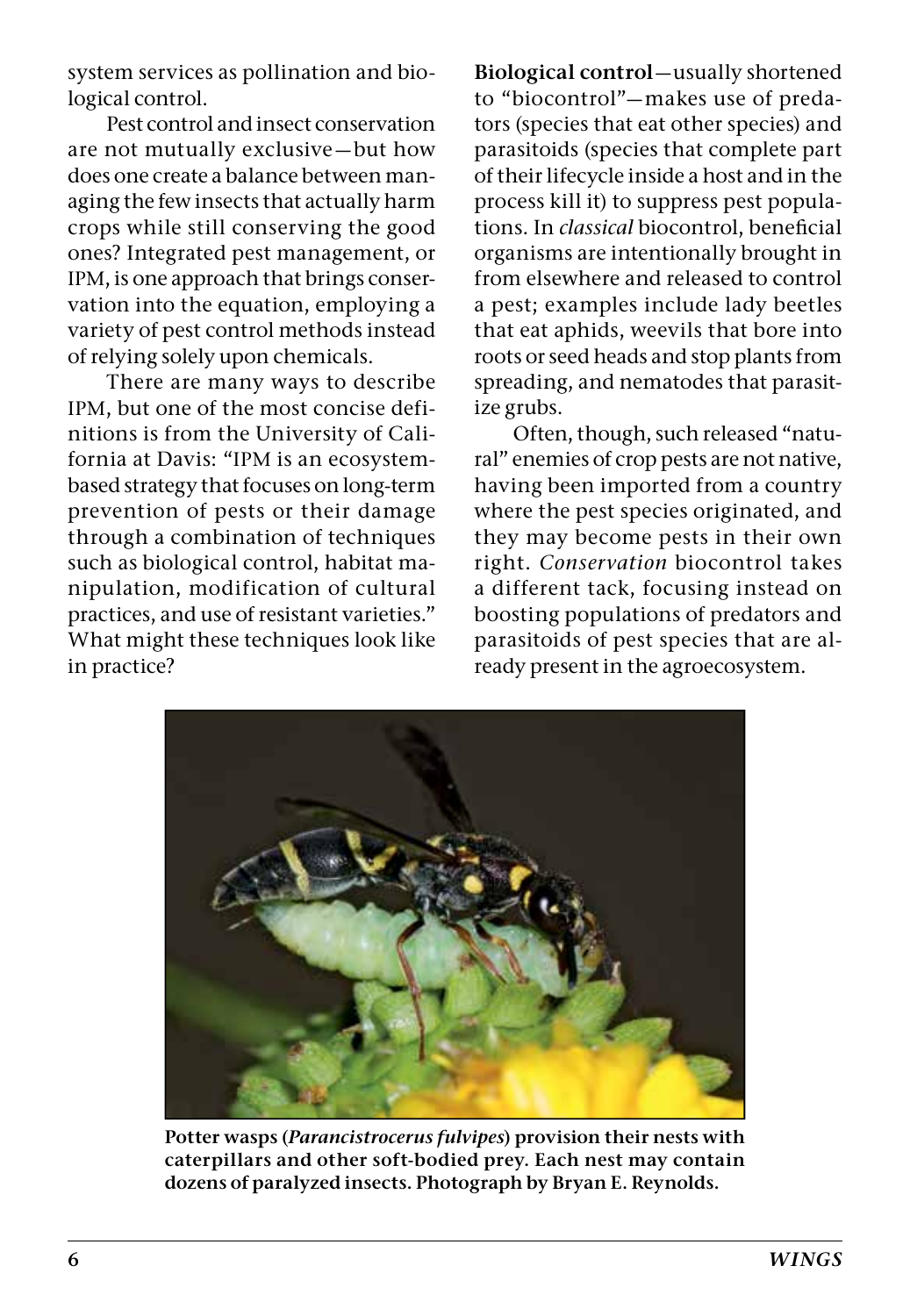**Habitat manipulation** is an effective way to support beneficial insects, employing such strategies as planting hedgerows or flower strips alongside crops, or growing insectary flowers between crop plants. For IPM, this may include ensuring the presence of breeding or overwintering sites for beneficial species when crops are not growing, or providing alternative nectar sources while they are. Syrphid flies, for example, eat aphids as larvae but consume nectar as adults, and nectar-producing plants can help to fuel their search for aphid colonies within which to lay eggs.

Improved habitat can also bring with it benefits beyond conservation biocontrol, including enhanced pollination and the filtering of irrigation runoff into nearby creeks and ponds.

**Cultural practices**—the routine activities of farmers in caring for their crops can have a significant effect on whether or not pests are present, as well as on the ability of crops to resist them. Crop rotation is a well-established way to limit the growth of pest populations by disrupting their food supply and lifecycles. Intercropping, or planting a repeating pattern of strips of different crops within the same field, increases landscape diversity and can make a field less attractive to pest species that are specialists on a particular crop plant. Irrigation can be managed in such a way as to control pests—as is done, for example, with the annual flooding of cranberry bogs —or to encourage the growth of stronger plants that are more resistant to attack.

**The use of resistant varieties** of crop plants is another technique for managing pests with a long record of success. For centuries, farmers have used



**Hedgerows and flower strips provide habitat where beneficial insects can nest and complete their life cycle near to crop fields. Made from mud, these are cells of a potter wasp nest. Photograph by Bryan E. Reynolds.**

breeding to improve their crops by selecting for larger fruit or more vigorous plants, and such efforts can result in traits that make some strains more resistant to pests or better suited to particular growing conditions. Careful selection of the varieties to be planted can reduce the likelihood of pest infestation or crop damage.

In conjunction with these strategies, IPM may incorporate the use of pesticides, but only in ways that are carefully targeted through the choice of products and application methods. Although the thoughtful use of pesticides can be one part of an IPM program, IPM does not embrace chemicals as a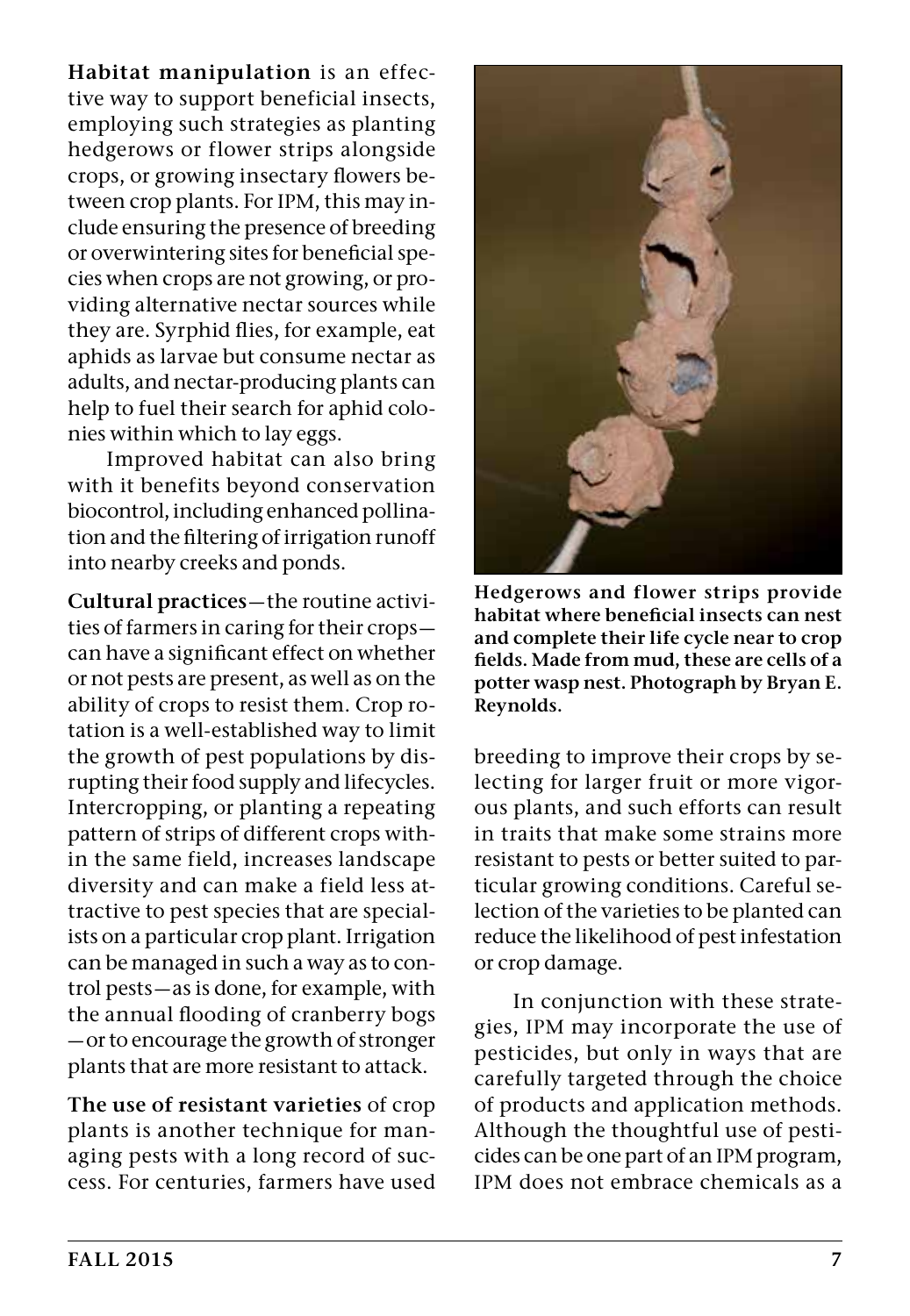primary means of control. Thus, a spray program that applies pesticides based on the date or season (often called calendarbased spraying) is not IPM, nor is simply monitoring a field for the presence of an insect pest and then applying pesticides when it shows up. Even though the use of pesticides may be somewhat judicious in such programs, integration of alternative control strategies into the pest-management plan is lacking.

While conservation biocontrol and the planting of resistant varieties are good practices under almost all circumstances, choosing if and when to undertake more intensive control measures against any particular pest—and initiating chemical intervention in



**Identifying insects is important for successful implementation of IPM, since beneficial species and pest species can appear similar. Photograph by Debbie Roos.**

particular—is one of the most important decisions a farmer has to make. In IPM, one of the core concepts is that such decisions are dictated by the economic threshold. In its simplest form, the economic threshold is a particular pest density—the number of insects per plant, for instance—that helps to determine when taking action against that pest will be cost-effective. Regular monitoring of a crop will reveal the presence and density of a pest as well as the degree of damage that it's causing, and only when the pest density exceeds the predetermined threshold will a control measure be recommended. The strength of this approach is that the decision to act is built upon a range of information, including the biology of the particular pest (growth rate, phenology) and the consequent potential for damage, as well as economic considerations (the cost of treatment, the value of the crop).

To implement effective monitoring, farmers need to understand what pest insects might be present and know how to identify them. It is also vital to be able to differentiate them from their beneficial relatives, since some pests look very much like other insects that might help control them. Stink bugs are a good example of this: plant-feeding species can become pests at high population levels, whereas their cousins, carnivorous stink bugs, are generalist predators.

Integrated pest management does not seek merely to control existing pests, but, by addressing environmental factors that affect the pests' ability to thrive, it helps to keep them from becoming a serious problem in the first place. IPM is applied in five phases: first, identify potential pests; second, reduce the conditions that favor pest popula-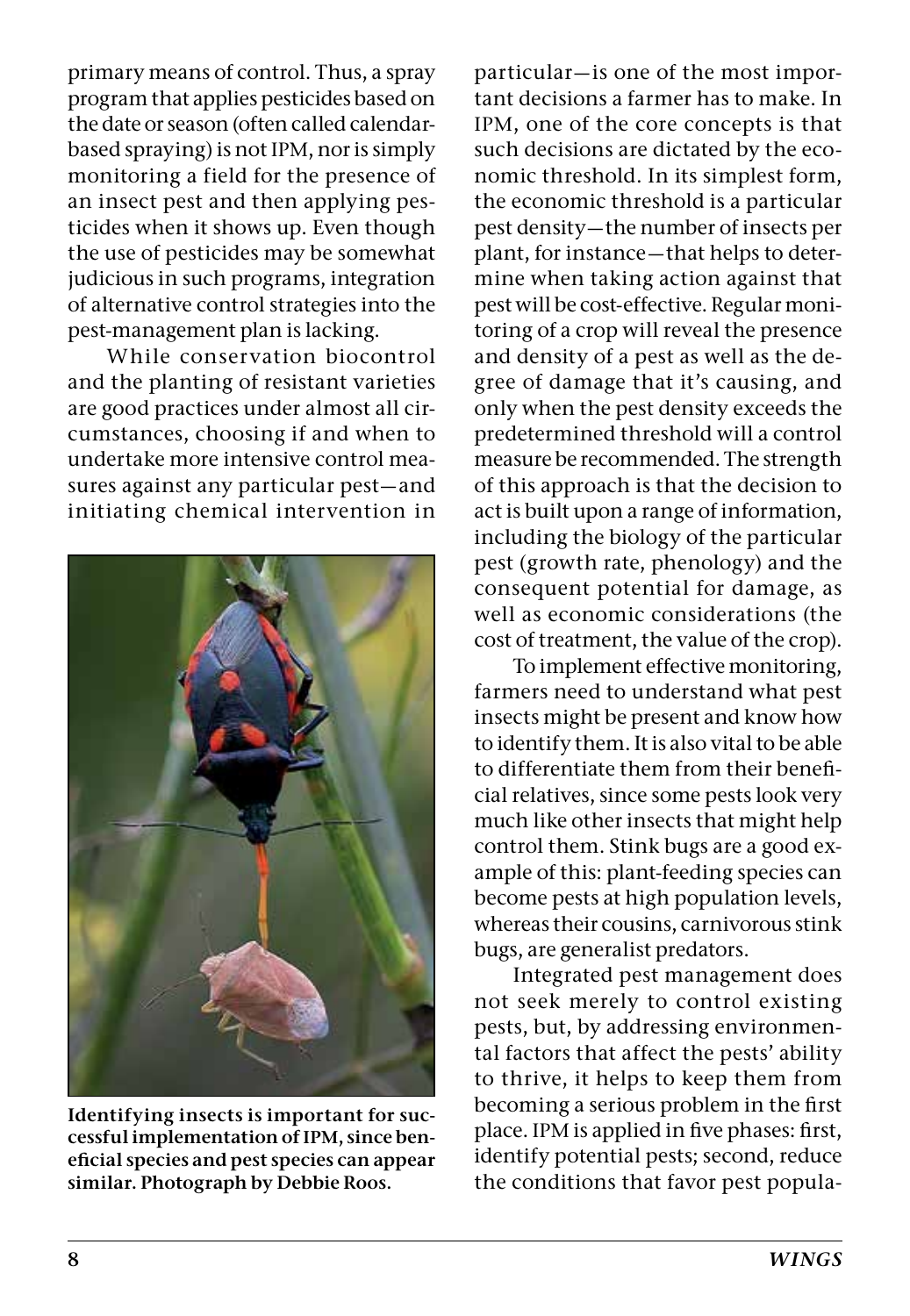

**Ichneumon wasps can provide valuable pest control. They lay eggs inside other insects, and their growing offspring kill the hosts. Photograph by Bryan E. Reynolds.**

tions; third, determine the economic threshold for damage; fourth, monitor the presence or absence of pest populations; and, finally, control pests when the economic threshold is reached. The underlying principle here is to create farm conditions that are not favorable for pests. Quite often this may not mean eliminating a pest altogether, but lowering the degree of threat that it presents and keeping its population below the level that results in economically significant crop damage. This can be accomplished by incorporating and selectively applying the preventive strategies described above, thus making pest management truly integrated.

The goal of every IPM program is to protect our natural resources while at the same time managing pests and the damage they cause, thereby creating a better environment for crops to thrive as well as a healthier place for all of us to live. Minimizing risks to wildlife in the farm landscape—including bees, flies, and other crop pollinators—and taking care to provide clean water and healthy

soils are all crucial for sustainability and conservation. It just makes sense to protect these resources and the benefits they provide.

IPM is ultimately about taking a long-term, environmentally conscious approach to caring for crops. With ongoing research into pest species yielding new discoveries in ways to manage them, IPM plans can continue to be current and effective, allowing farmers to adapt and change in the light of new information. If implemented correctly, integrated pest management can both lower costs to the farmers and reduce harmful impacts on the environment, two goals that will help agricultural landscapes work better for all of us.

*Both authors work for the Xerces Society. IPM specialist Thelma Heidel-Baker works with farmers to develop successful pestmanagement programs for a variety of crops. Scott Hoffman Black is executive director; his background includes experience with sustainable agriculture.*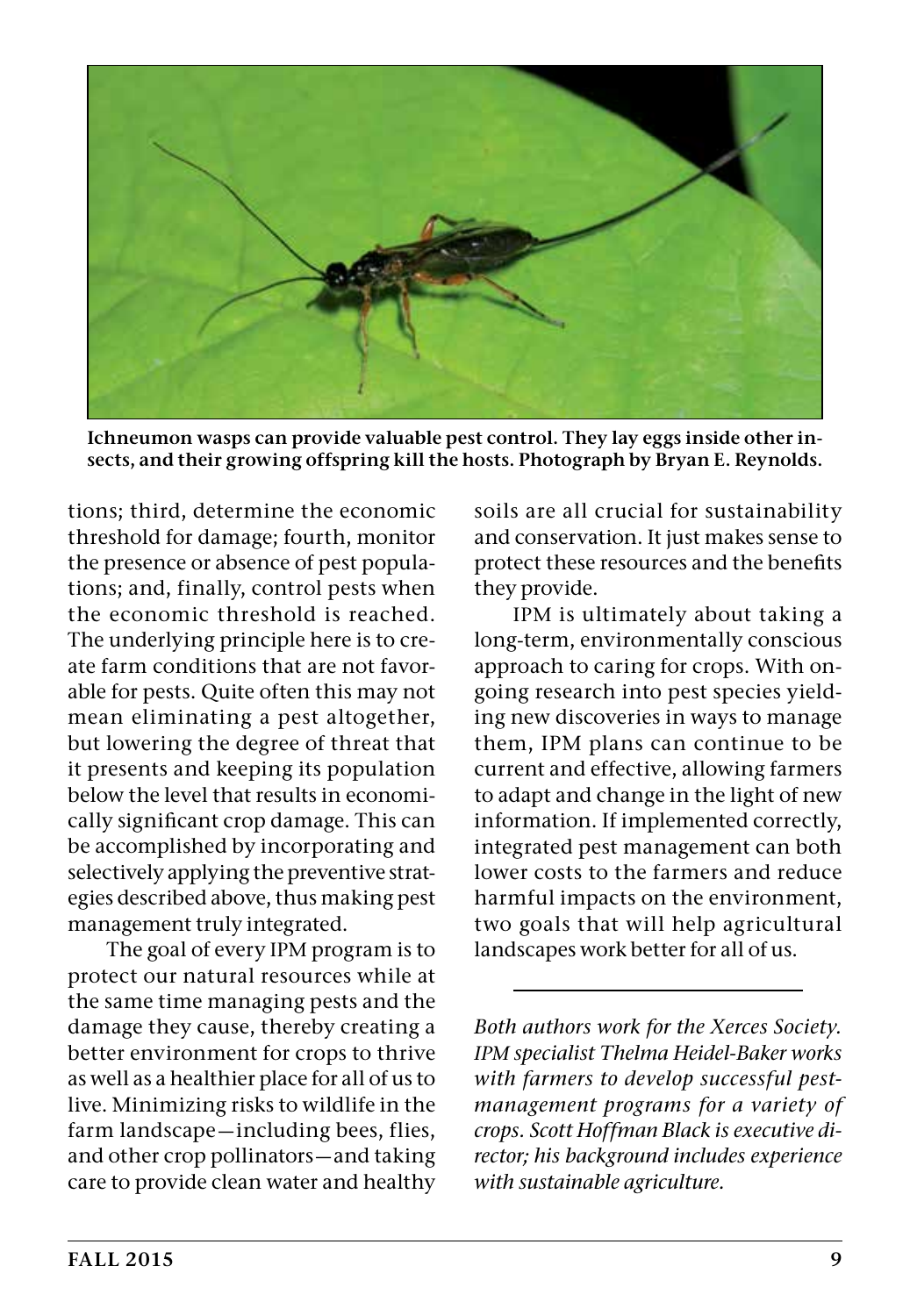### **Mosquitoes, Wildlife, and People: Crafting an Integrated Management Plan**

#### *Celeste A. Searles Mazzacano*

The Bandon Marsh National Wildlife Refuge, established in 1983 on Oregon's southern coast near the mouth of the Coquille River, sits on land that has a long history of human habitation. As many as three thousand years ago, native tribes built weirs to harvest the abundant coho and Chinook salmon that thrived in the estuary's constantly changing network of tidal channels. The Europeans who came in the 1800s, though, had a different approach. To them, the marsh, ill-suited for the production of crops and livestock, was a problem that needed to be drained, ditched, diked, and dammed. These early settlers destroyed thousands of acres of tidal wetlands that were critically important habitat for fish and frogs, otters and oystercatchers, pelicans and plovers, and a host of other wildlife species; ultimately much of the marsh became home to grazing cattle.

In 2009, hoping to restore the habitat to some of its former function, the U. S. Fish and Wildlife Service began extensive restoration of this damaged land by removing tidal gates and dikes, filling in ditches, and re-opening the historic web of tidal channels in an area re-named Ni-les'tun, which in the language of the Coquille people means "small fish dam in river." The project was successful at improving habitat for denizens of the marsh, but, by 2011, it had also inadvertently created habitat

for what is generally seen as a less desirable member of the marsh community, the saltmarsh mosquito, *Aedes dorsalis* and thereby opened the floodgates to a whole new kind of problem.

Salt marsh restoration often facilitates natural mosquito control; larval and adult mosquitoes are eaten by the myriad fish, birds, amphibians, and invertebrates that return to the habitat, and the daily flushing action of the tides prevents mosquito breeding and development. At Bandon, unfortunately, the large equipment used in the restoration work left behind ditches and depressions, which expanded the breeding habitat for the saltmarsh mosquitoes. Monthly high tides filled these depressions with water, and, when the weather grew warm, mosquitoes developed from egg to adult before the next high tide could flush them out.

*Aedes dorsalis* adults can fly several miles from the sites where they first emerge, so increased mosquito populations on the refuge soon made themselves known to area residents. In 2012, people in nearby Bandon experienced unusual—some said unprecedented biting by hungry female mosquitoes. While the Bandon area has no recent history of mosquito-borne disease, and although *Aedes dorsalis* is not a vector for West Nile virus, the saltmarsh mosquito is a persistent biter and its bites are painful; by 2013, angry neighbors were de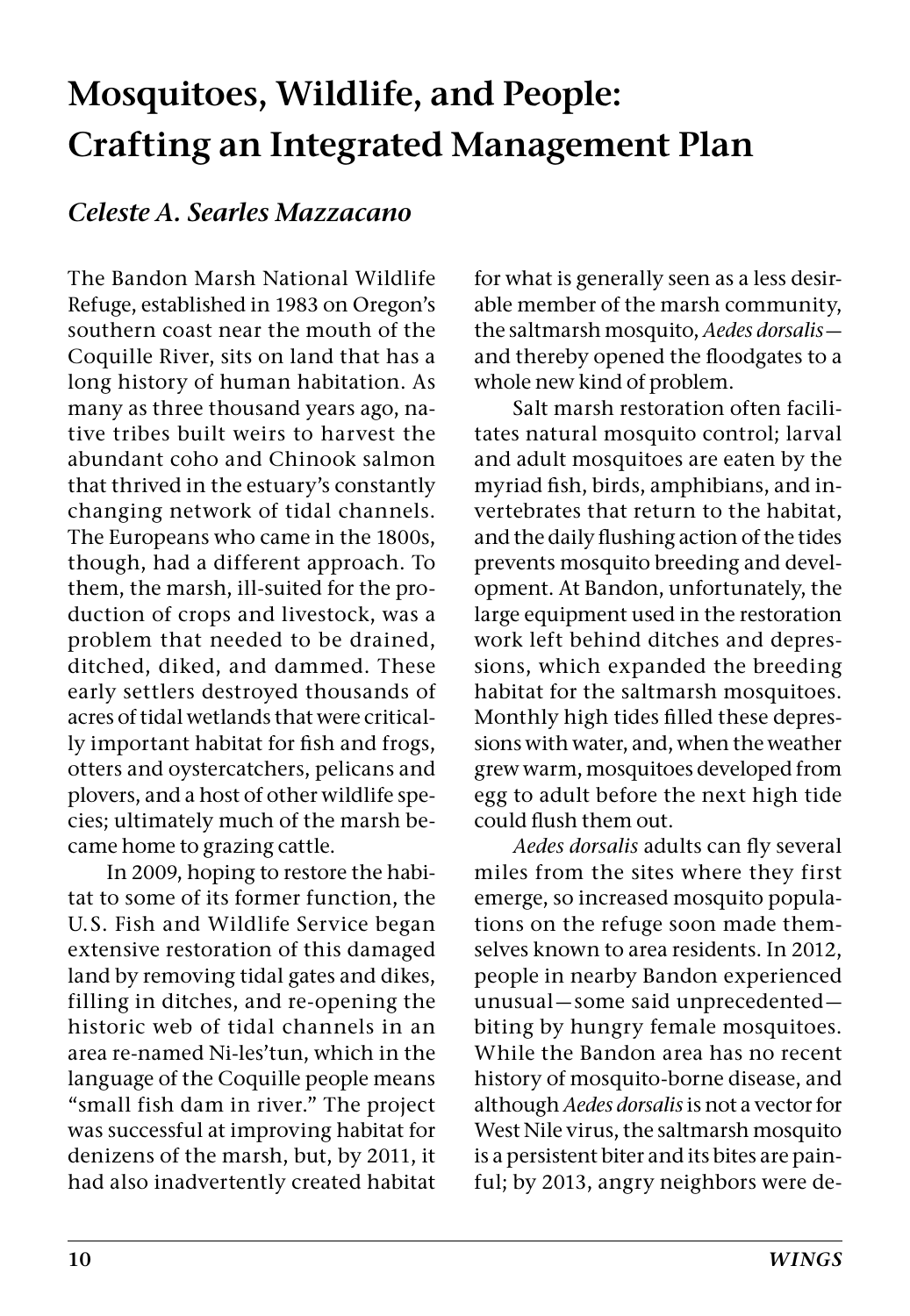manding that the refuge deal with "its" mosquitoes.

Refuge staff had begun monitoring and they knew which pools contained mosquito larvae, but they had never needed to manage mosquitoes before, and the county in which the refuge is located has no mosquito abatement district (a public agency tasked with mosquito control). Delayed action, increasing hostility from neighbors, fears about impacts to a valuable tourism industry, and a lack of knowledge about mosquito physiology and management all combined to create a recipe for disaster. By late summer 2013, even though mosquito populations were already decreasing with the approach of fall and the drying down of the pools in which the

larvae developed, a hasty and ill-advised plan was assembled. The refuge declared an emergency due to the abundance of mosquitoes, and the Coos County Board of Commissioners proposed to spray ten thousand acres in and around the refuge with two broad-spectrum insecticides, Dibrom and MetaLarv S-PT.

Dibrom is an organophosphate insecticide that is sprayed to kill adult mosquitoes, but it is also highly toxic to other insects—including natural enemies of mosquitoes—as well as to fish, birds, and mammals. The application of adulticides such as Dibrom is widely recognized to be ineffective, as they do not control the source of the mosquito problem, and adults of species with good dispersal ability, such as *Aedes dor-*



**The Ni-les'tun Unit of the Bandon Marsh National Wildlife Refuge lies on the Coquille River, near its mouth on the southern coast of Oregon. The U.S. Fish and Wildlife Service recently removed dikes and dams, filled old drainage ditches, and re-opened stream channels to allow the tides to return to the land. Photograph by Roy W. Lowe, USFWS.**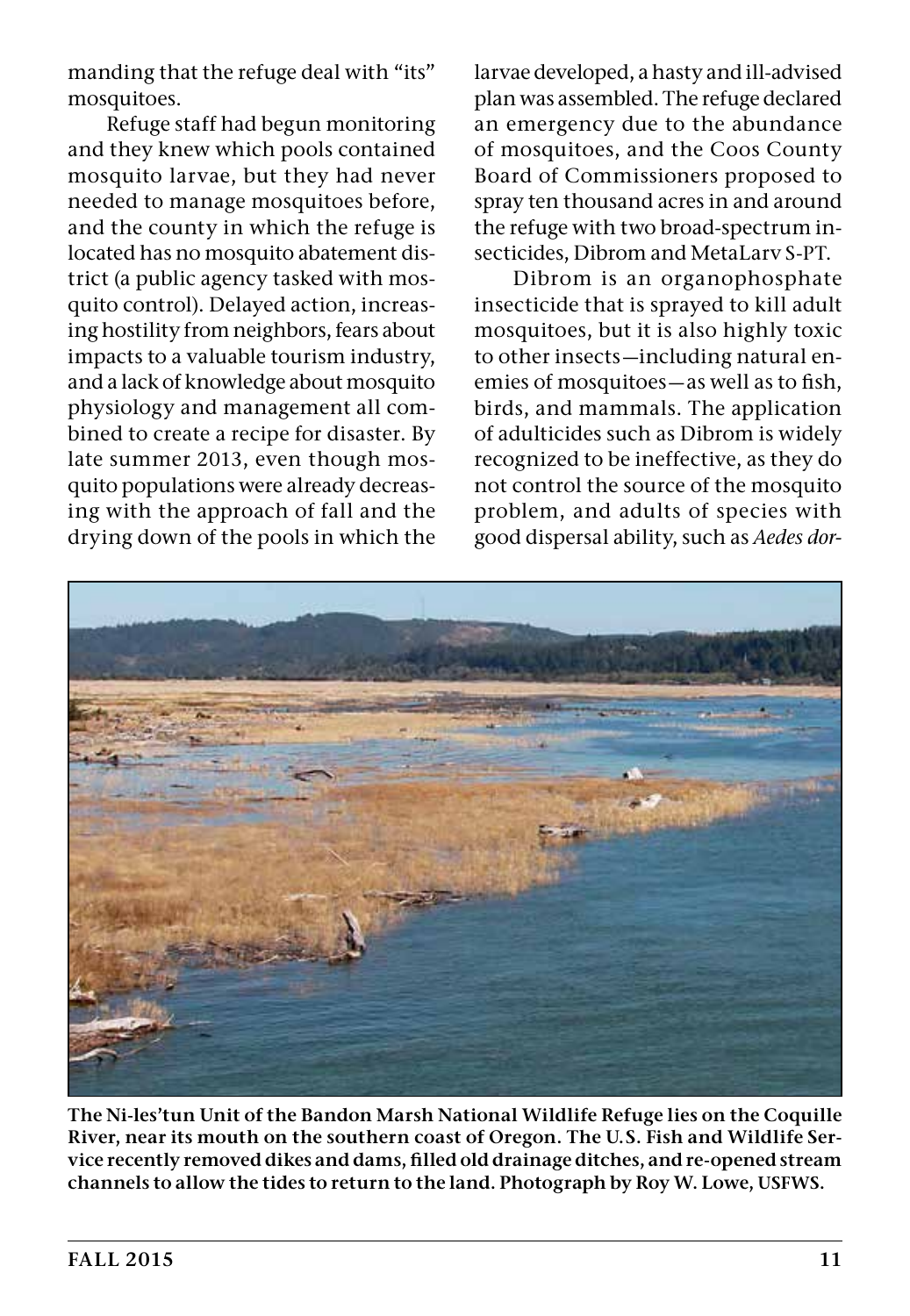*salis*, continue to emerge and then reoccupy previously treated sites. MetaLarv is a slow-release formulation of methoprene, a compound that mimics the naturally occurring juvenile hormone in insects and thereby prevents mosquito larvae from developing into adults. While more targeted than Dibrom and other organophosphate insecticides, MetaLarv is highly toxic to a wide array of aquatic insects and crustaceans that are at the heart of aquatic food webs.

Matters came to a head at a public meeting convened in early September 2013 by Coos County commissioners and attended by staff of both the Bandon Marsh National Wildlife Refuge and Jackson County Vector Control, who had been called in to advise the county and helped create the spraying plan. The intention was to begin spraying immediately. Some Bandon-area

residents welcomed this proposal as a way to end the mosquito problem, but more than two-thirds of the residents who spoke at the meeting opposed the spraying plan. Organic gardeners wanted assurance that their plants and soil would not be contaminated; beekeepers were alarmed about die-offs; and cranberry growers feared that if their ripening crop contained pesticide residues it would be rejected by buyers.

As director of the Xerces Society's aquatic conservation program, I joined the concerned citizens at this meeting. Xerces objected to the use of broadspectrum insecticides on a federal wildlife refuge that houses a diversity of non-target organisms, including several federally listed endangered species. Our concern was heightened by the fact that this action was being implemented in the absence of a thorough investiga-



**Old drainage ditches were filled slowly to ease fish downstream out of the construction area. USFWS and Oregon Department of Fish and Wildlife biologists monitored the work, capturing and relocating fish when necessary. Photograph by Roy W. Lowe, USFWS.**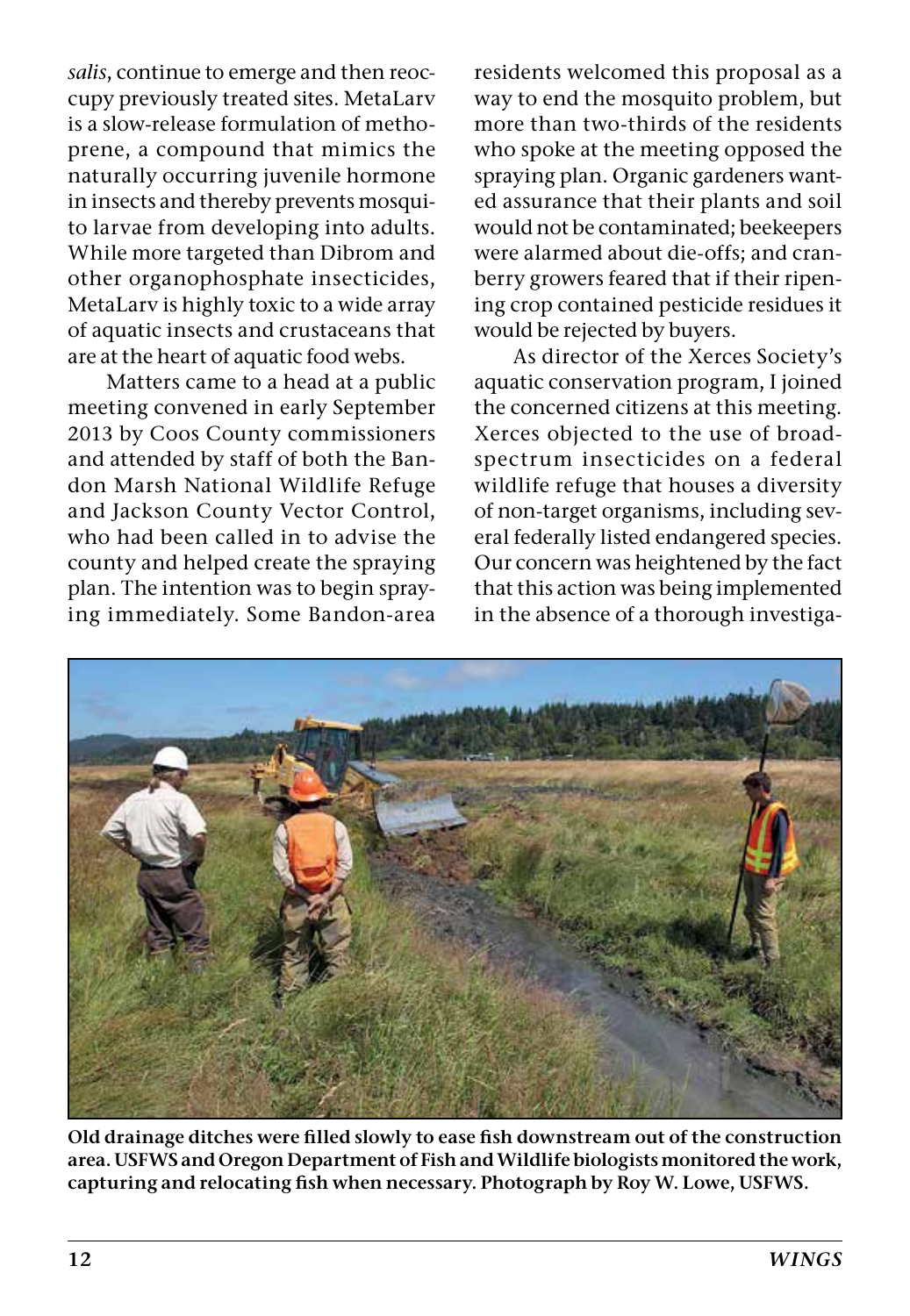

**Bandon Marsh is home to thousands of shorebirds—particularly during migration—and the Coquille River supports salmon (including the threatened coho) and steelhead. Photograph by Roy W. Lowe, USFWS.**

tion of alternatives and likely impacts, and without the consultations required under the National Environmental Policy Act and the Endangered Species Act.

Xerces urged the adoption of an integrated pest management (IPM) plan that would be more effective at dealing with the problem and at the same time more environmentally sustainable. As we pointed out, the refuge already had all the pieces in place to launch such a program. With adult populations diminishing at the end of summer, nuisance biting had begun to decline. The females had left behind a large number of eggs, which spend the winter in a dormant state until they are triggered to hatch by spring water levels and warming temperatures.

Xerces Society staff advocated for refuge staff to begin monitoring the mosquito "hotspots" they had already pinpointed in early spring of 2014, to detect the first newly hatched larvae and then to treat the pools as needed with a

formulation of the biological mosquitocide Bti. Bti is based on the bacterium *Bacillus thuringiensis israelensis*, which produces a crystalline toxin that, when ingested by the larvae of flies such as mosquitoes and midges, disrupts their stomachs and kills them before they can become adults. Bti is toxic to other types of true flies (order Diptera), but it affects far fewer non-target invertebrates, and is safe for fish, birds, and mammals, including humans. Because true flies are consumed by a variety of wildlife, though, regular repeated use of Bti can have food web impacts through there being fewer flies to eat. By targeting the ponds where mosquitoes were known to be breeding, monitoring consistently to assess larval numbers and developmental stages, and treating only when larvae were present, the existing population could be controlled, and fly-offs of new adults could be prevented while the refuge staff worked to remove the pools left behind from the initial restoration.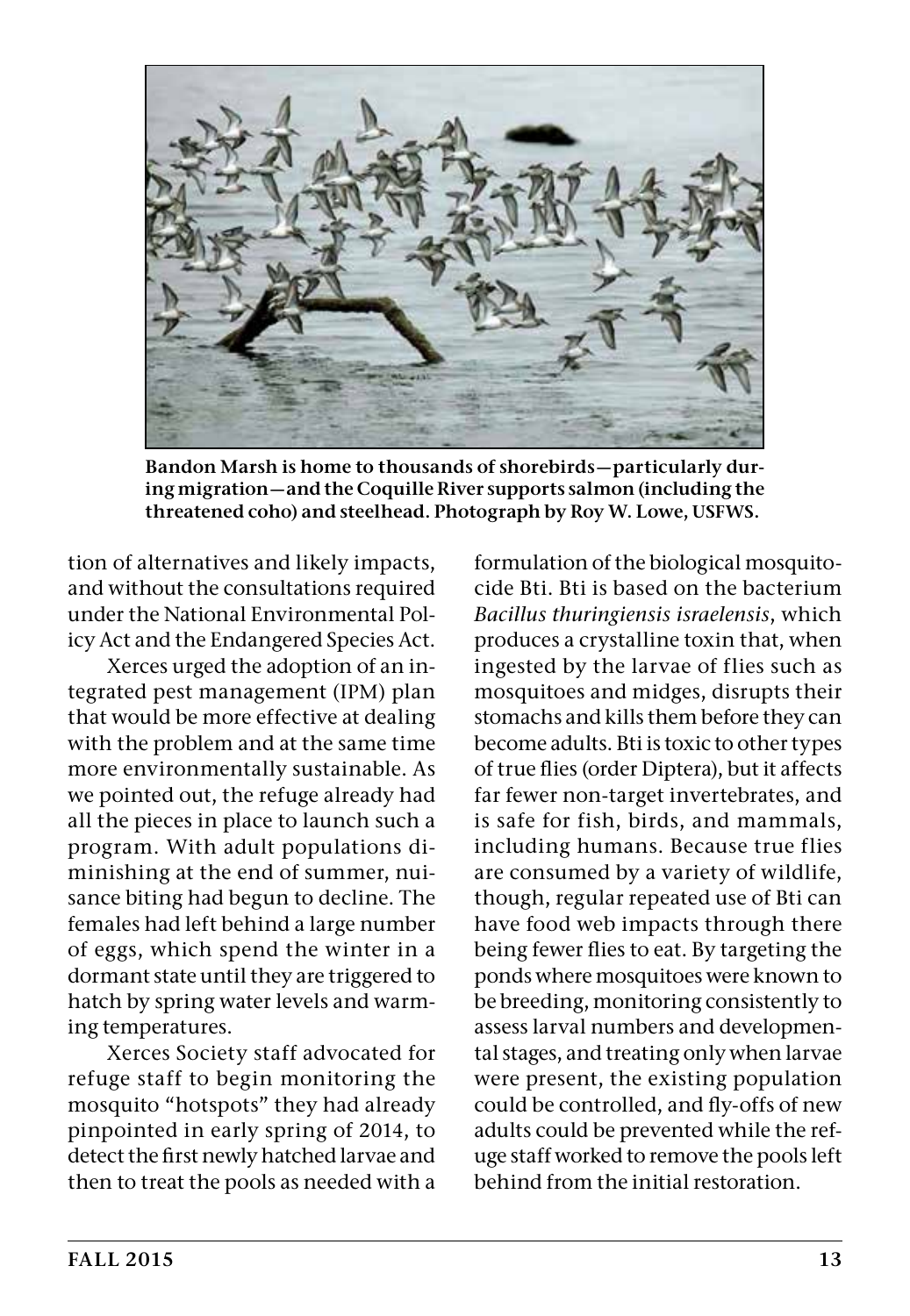

**This aerial view shows the flooding that now takes place across the Ni-les'tun Unit during a high tide. Formerly, hollows and ditches that didn't drain as the tides ebbed gave saltmarsh mosquitoes a place to breed. Photograph by Roy W. Lowe, USFWS.**

Xerces was not alone in propounding such a plan. When mosquitoes had first been a problem around Bandon the previous year, a similar recommendation had been made to the county commissioners by vector control specialists from Klamath County. At Bandon, Xerces Society staff met with community activists, provided information based on our publication *Ecologically Sound Mosquito Management in Wetlands*, and reached out directly to refuge biologists.

The result? Two days after the public meeting the plan for widespread spraying was cancelled, the proposed use of organophosphates was dropped, and only three hundred acres of the marsh

were treated with MetaLarv. While this effort was an improvement over the original proposal, it was still undertaken without reference to either mosquito physiology or good IPM practices. In the months that followed, the refuge worked to develop a more comprehensive plan not only to manage mosquito populations, but also to conduct habitat modifications to remove the pools in which mosquitoes were breeding.

The Xerces Society continued to advocate for a rational, environmentally sound, and effective IPM approach, including educating the public about the lack of risk for mosquito-borne disease and the importance of personal pro-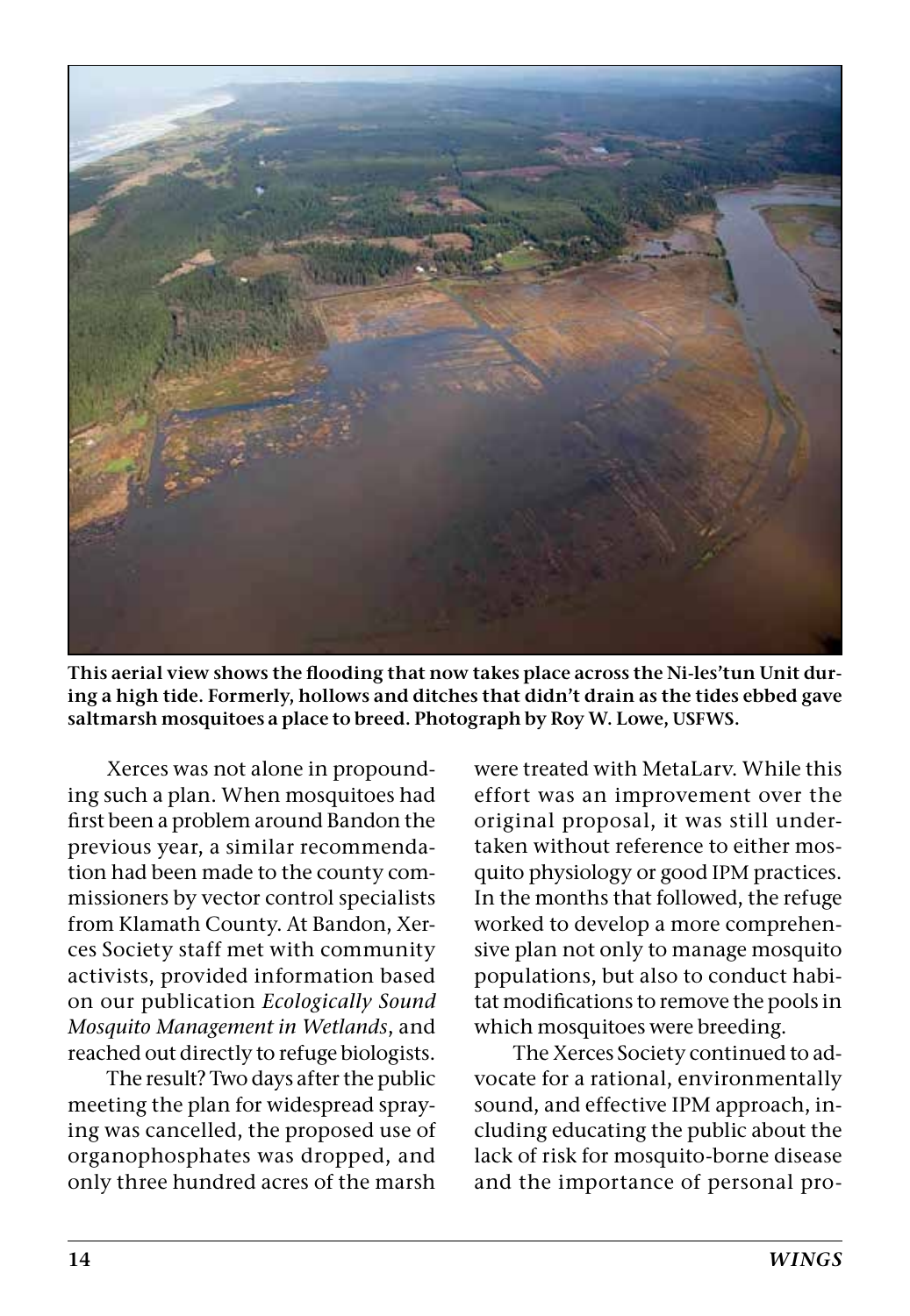tection against biting; carrying out a consistent monitoring program to pinpoint microhabitats that are mosquito hotspots, assess seasonal patterns of abundance, and gauge the effectiveness of management actions; and developing and implementing a site-specific management plan that would preserve the ecological integrity of the national wildlife refuge and its surroundings.

In March 2014, the Oregon Coast National Wildlife Refuge Complex issued a draft of its "Integrated Marsh Management Plan and Environmental Assessment for Mosquito Control" for public comment. The plan set forth several options for mosquito control, including the one for which Xerces had advocated: to carefully monitor mosquito populations; to develop explicit thresholds for larval abundance that would trigger treatment; and to use only Bti products to control mosquito larvae, and then only for as long as needed until restoration work obviates the mosquito problem. The Xerces Society strongly recommended this course of action during the public comment period, and the Center for Food Safety also weighed in with support. This option was ultimately adopted, and mosquito monitoring began in April 2014.

That monitoring confirmed the presence of mosquito larvae in the Niles'tun Unit in early May, and Bti was applied at those sites. Continued monitoring throughout the summer revealed a pattern of mosquito larvae appearing after monthly high tides, but targeted Bti treatments administered when larvae were young and particularly vulnerable were effective in reducing the subsequent adult populations. While pools were being treated with Bti as needed, the work of creating additional tidal channels to drain the mosquito habitat was also begun; by mid-summer the new channels were working so well that fewer acres required Bti treatment.

Very few mosquito larvae were found in the marsh in the spring of 2015, and the refuge reported that "all indications suggest the implementation of our Integrated Mosquito Management Plan was successful at keeping the numbers of biting mosquitoes leaving Bandon Marsh Refuge at tolerable levels, and eliminating the vast majority of the breeding habitat on the Refuge."

Public wellbeing and taking care of the environment are all too often portrayed as being at odds with each other, but that does not have to be the case. Developing a site-specific integrated management plan that uses multiple methods of control targeted at the most vulnerable life stages of the pest while causing the least harm to non-target organisms and the environment requires time and expertise, but in the end everyone wins.

In Bandon, residents are once again free to go about their daily business without being tormented by clouds of biting mosquitoes; meanwhile, at the nearby refuge, mosquitoes continue to play their normal role in an ecosystem that includes a diversity of other aquatic invertebrates, all providing sustenance for the foraging fish and waterfowl that call this vulnerable estuary home.

*Celeste A. Searles Mazzacano is the director of aquatic conservation at the Xerces Society. She has collaborated with communities nationwide to develop successful mosquito-management plans.*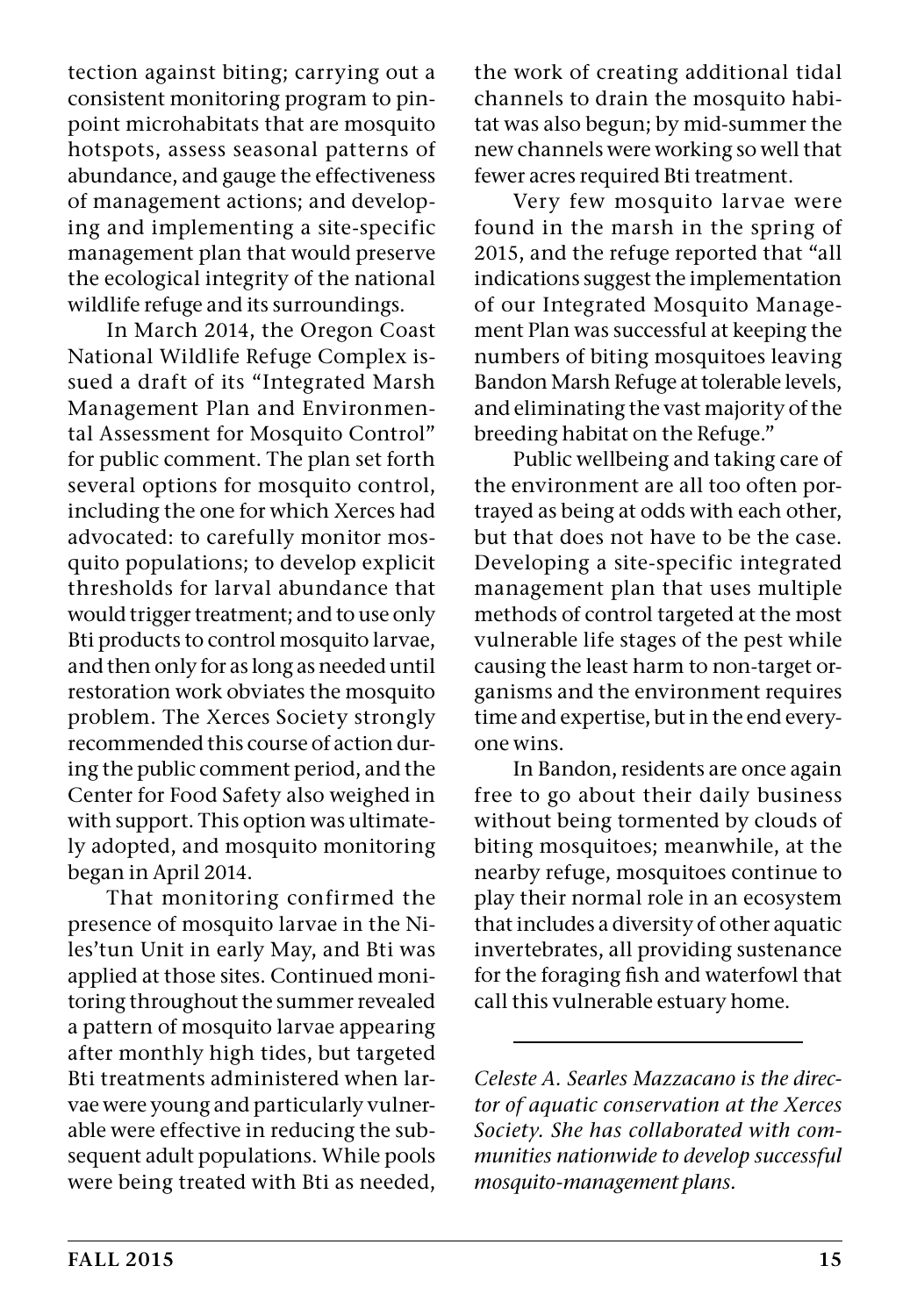### **Neonicotinoids: Silver Bullets that Misfired**

#### *Aimee Code*

It was National Pollinator Week 2013. We had been getting the usual inquiries at the Xerces office: What type of bee is this? How do I make a bee nest? Can you recommend the best plants? Then the telephone started ringing with reports of dead bees—lots of them. Xerces staff members rushed to the scene, a big-box store in Wilsonville, Oregon, a half-hour drive from our office. We were startled to find the parking lot littered with bees—several species, including honey bees, although the great majority were bumble bees—with more falling from the branches above every minute. Xerces staff contacted the Oregon Department of Agriculture (the agency with legal responsibility to investigate), and then helped organize an effort to net the trees in order to stop the carnage.

The inquiry undertaken by the Oregon Department of Agriculture found that the bees had died from the application of a neonicotinoid insecticide, dinotefuran, to the linden trees (genus *Tilia*) that lined the parking lot. The trees were being treated against aphids, which drip honeydew that can coat sidewalks and parked cars below. With flowers rich in nectar, though, linden trees are a bumble bee magnet (honey bees may also gather honeydew), and the insecticide had lethal consequences far beyond its intended victims. An estimated fifty thousand or more bumble bees were killed.

This is the largest native bee kill ever recorded. The authors of some science blogs dismissed the number of bumble bees that died as being of small significance in that they were no more than the population of a healthy hive of honey bees, but an understanding of bumble bee biology leads to a different conclusion. Bumble bees live in small colonies, typically no larger than two to three hundred bees even at their maximum size; thus the deaths of fifty thousand bumble bees is equivalent to the destruction of more than 150 complete colonies. And the impact is not limited to those colonies directly affected by the loss of worker bees. Rather, the effect carries forward into the following years as a result of fewer queens being produced to establish new colonies.

In the intervening two years, the Oregon Department of Agriculture has investigated and confirmed six more incidents of bee kills caused by the application of neonicotinoids (or "neonics") on *Tilia* trees. The department has now acted to reduce the use of neonics, banning their application to linden, basswood, and other *Tilia* species in the state. While the large bee kills might have propelled neonics into the spotlight and brought some incremental gains in protection for bees, the scale of the risk posed by the use of these insecticides is huge and threatens a broad range of wildlife.

Neonicotinoids began to be used in the mid-1990s. The U.S. Environmental Protection Agency was seeking less-toxic alternatives to replace organo-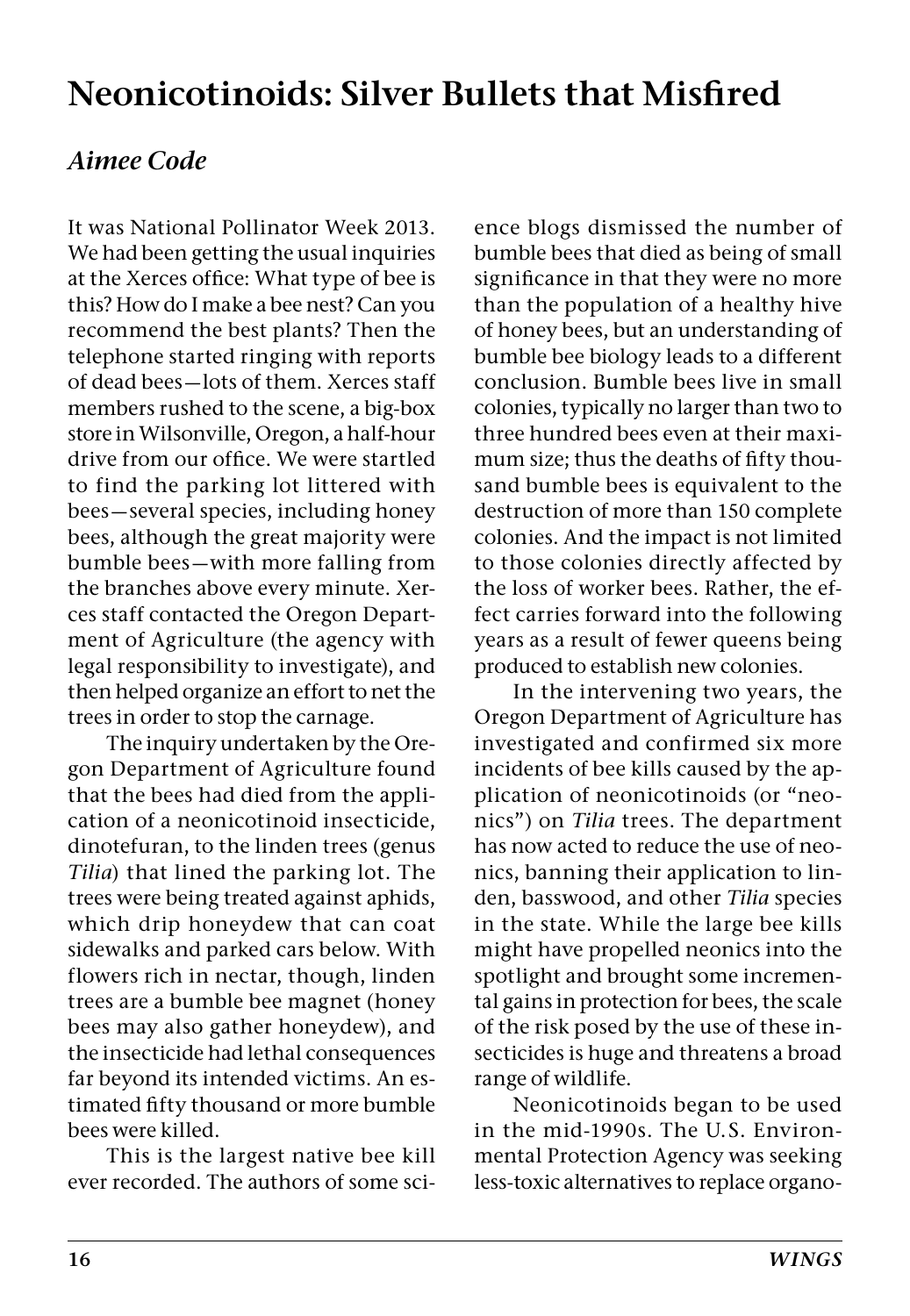phosphate insecticides, which had been linked with a variety of risks to human health and the environment. These new neonicotinoid chemicals were characterized as "reduced risk" by the EPA and some were brought to market through an abridged registration process. They quickly became the most heavily used class of insecticides, and they now make up about 30 percent of the insecticide market worldwide. Neonics are used on farms, in parks, on street trees, and in gardens. They are generally present in all landscapes.

Dinotefuran, the product responsible for the Wilsonville bee kill, is one of seven chemicals that are classified as neonicotinoids. The others are acetamiprid, clothianidin, imidacloprid, nitenpyram, thiacloprid, and thiamen-

thoxam. (Use of imidacloprid and nitenpyram for flea control in animals is generally excluded from discussions about neonic impacts on wildlife.) Neonicotinoids are synthetic insecticides similar in chemical structure to nicotine, and all of them control pests through the same mode, binding to receptors in the insects' nervous systems and blocking nerve impulses.

Although each neonic poses its own unique risks, there are several overarching characteristics that are cause for concern: they persist in plants and soil for months to years after an application and can accumulate from one season to another; they are highly toxic to a broad spectrum of invertebrates, including beneficial insects; they are water soluble and readily move into rivers, lakes, and



**Bumble bees have been shown to be far less efficient at foraging when exposed to neonicotinoid insecticides. They bring much less food to the colony, leading to fewer new queens and new colonies. Photograph by Nancy Lee Adamson.**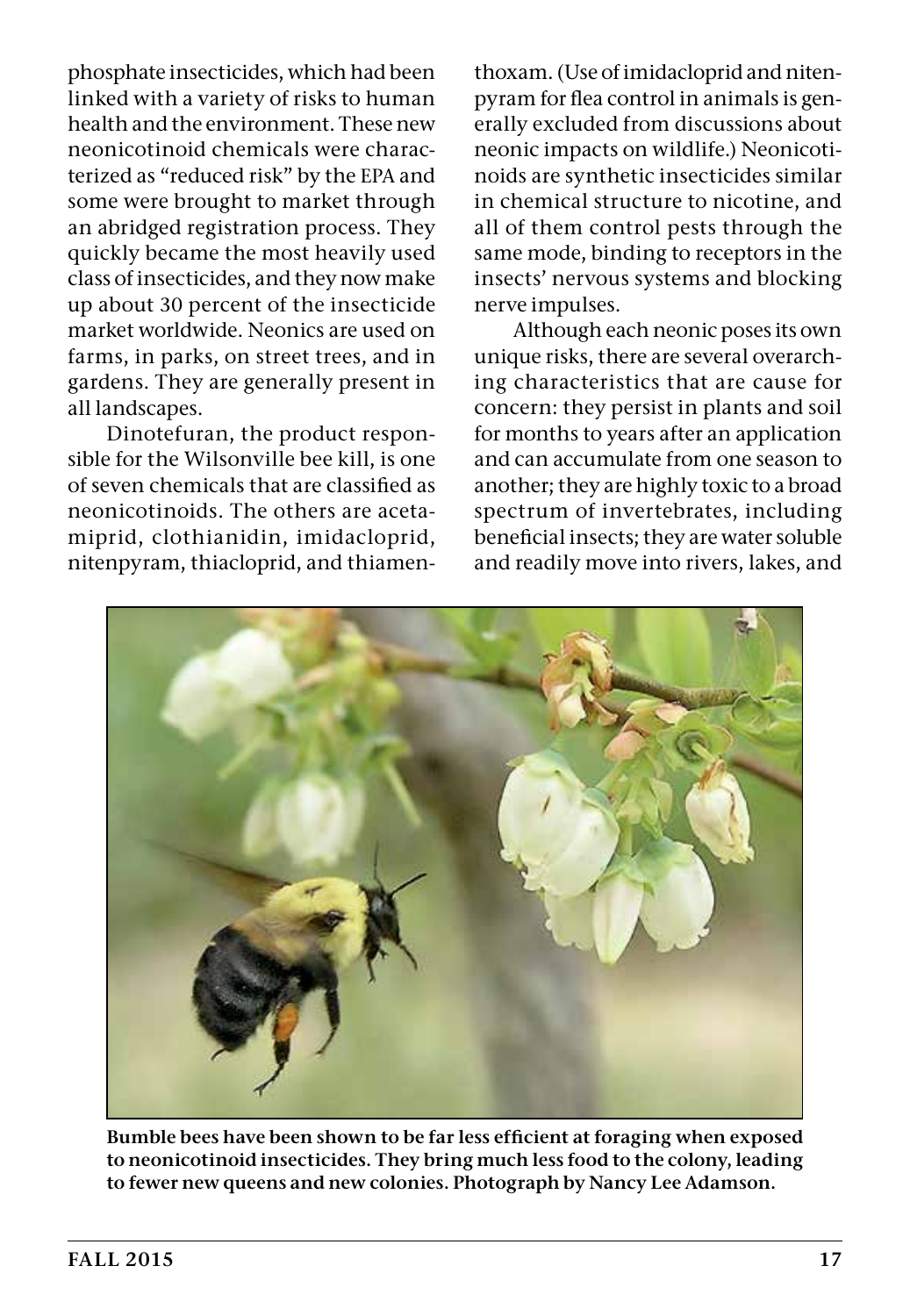

**This bucolic scene, complete with red barn, belies the reality of many modern farms. The widespread use of neonicotinoids, especially as a seed treatment, affects pollinators, beneficial insects, and aquatic systems. Photograph by Don Graham, Flickr.com.**

other water bodies; and because they are absorbed by plant tissues and become systemic (even when sprayed on foliage), they move into pollen and nectar, thereby following a direct route to exposure for pollinators.

In 2012, the International Union for Conservation of Nature passed a resolution calling for a comprehensive review of the impacts of systemic insecticides on biodiversity and ecosystems. The review was carried out by the Task Force on Systemic Pesticides, a multidisciplinary group of independent scientists, who studied more than a thousand research articles and reports. The task force's analyses, published in a series of articles in 2014, concluded that the current degree of use of neonics and other

systemic insecticides is not sustainable. It found that these insecticides are causing significant damage to a wide range of beneficial invertebrate species, thus threatening the natural infrastructure that supports farming productivity and broader ecosystem health.

The threats from neonics and similar chemicals go well beyond highprofile bee kills. At low levels, neonics don't kill invertebrates but instead can impair their functioning to the point of weakening populations over time. A 2014 study performed by researchers from Scotland's University of Stirling, for example, showed that bumble bees exposed to neonics were less efficient at foraging, bringing back 31 percent less food to the colony compared to unex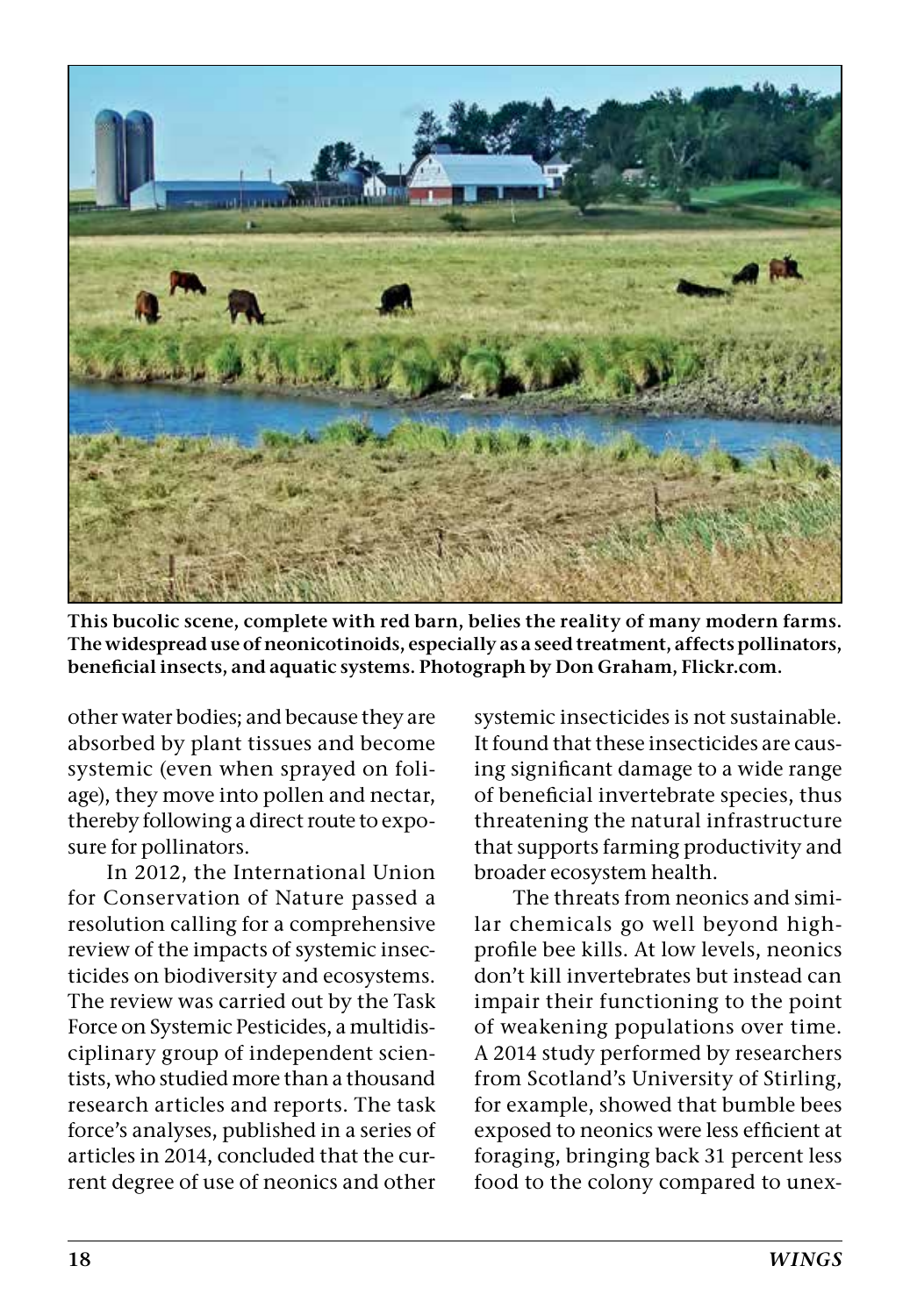posed bees. As with the reverberating effect of the bee kills at Wilsonville, such a decline in food supply would lead to fewer new queens and, consequently, fewer colonies in following years.

There is strong evidence of neonicotinoids harming beneficial insects that serve as natural pest control for agriculture. Researchers from Penn State University found that the activity and density of the ground beetle *Chlaenius tricolor* were lower in soybean fields planted with neonic-coated seeds. The beetles were harmed by neonic residues passed up the food chain from the crop-damaging slugs they were eating. The result was fewer beetles eating the slugs and thus a larger population of slugs damaging crops: soybean yield was reduced by 5 percent in treated fields. Over the past twelve years the introduction of neonicotinoid products applied as a seed coating has rapidly increased the use of these chemicals. Penn State researchers also determined that for corn, cotton, and soybean alone, at least 42 million hectares (104 million acres) are planted with neonicotinoid-coated seed. That is roughly the size of California. On such a large scale, the use of neonics can translate to far-reaching detrimental impacts on natural pest-management services.

The cascading impacts of these insecticides go beyond crop fields. Their solubility means that they leach into the soil and then migrate into neighboring water bodies. A study from the Netherlands found that populations of insect-eating birds were declining in areas where there were increased concentrations of neonics in surface water. Swallows, starlings, and sparrows were the most affected, with the survival of these insectivorous birds jeopardized by

the loss of aquatic insects, one of their major food sources. Worryingly, the latest research from the United States found neonics in more than half of the streams sampled in both urban and agricultural areas.

The Xerces Society takes a precautionary approach in response to neonicotinoid concerns. At the heart of the precautionary principle is the concept that, when there is evidence of a plausible risk, there is a social responsibility to protect the environment or people from exposure to harm. (This is the same idea that lies behind the adage "better safe than sorry.") Furthermore, the protections cannot be lifted or changed until scientific studies are completed that provide reliable evidence that no harm will result from any changes. The precautionary principle has been widely embraced around the world in the decades



**This planter is filled with corn seed made green by its neonic coating. Photograph by Lance Cheung, USDA-NRCS.**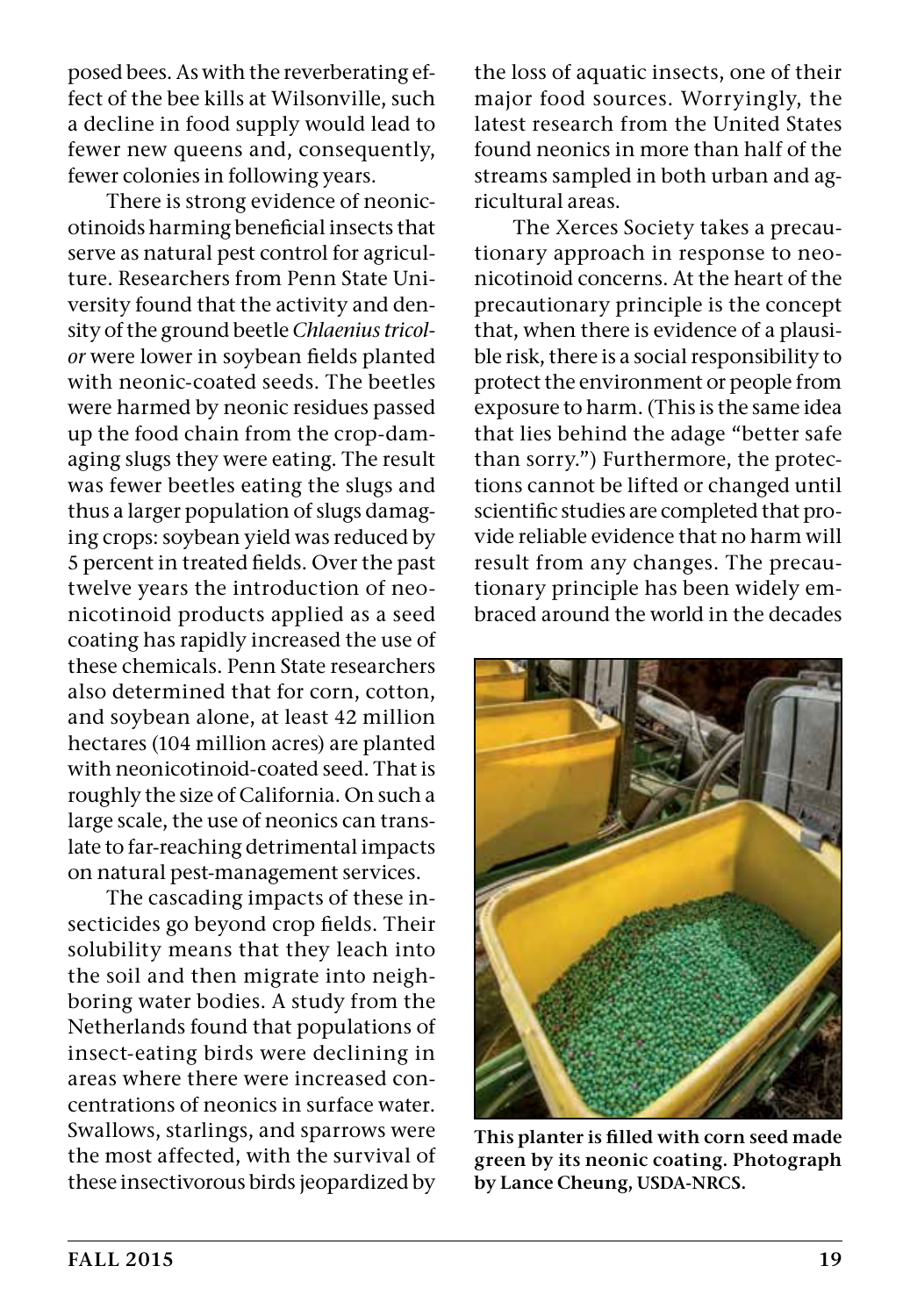since it was written into the Rio Declaration of the 1992 United Nations Earth Summit. In Europe, the precautionary principle has been adopted into the policies and laws of the European Union. In the United States, the principle underlies environmental policy in San Francisco and many other communities.

Within the world of pesticide regulation, the precautionary principle would shift the burden of proof onto the pesticide manufacturers. They would need to show that their products would not cause undue harm—rather than merely, as now, showing how the risks can be managed.

At the core of our work are efforts to promote ecologically sound pestmanagement practices that shift away from chemical-intensive crop production. Recognizing that farmers and pest-management professionals need feasible alternatives if they are to change their practices, Xerces is involved in research, including working with Iowa State University to design integrated approaches to managing common soybean and corn pests. This project, which has the potential to affect millions of acres of production, will help growers understand what pests are problematic and when control measures are needed,



**Pothole wetlands are scattered across the corn fields of the northern Great Plains. Neonicotinoids leach from the fields into the wetlands, reducing the populations of aquatic insects that may support breeding birds during the summer, as well as migrating flocks such as the white spots seen above. Photograph by Krista Lundgren, USFWS.**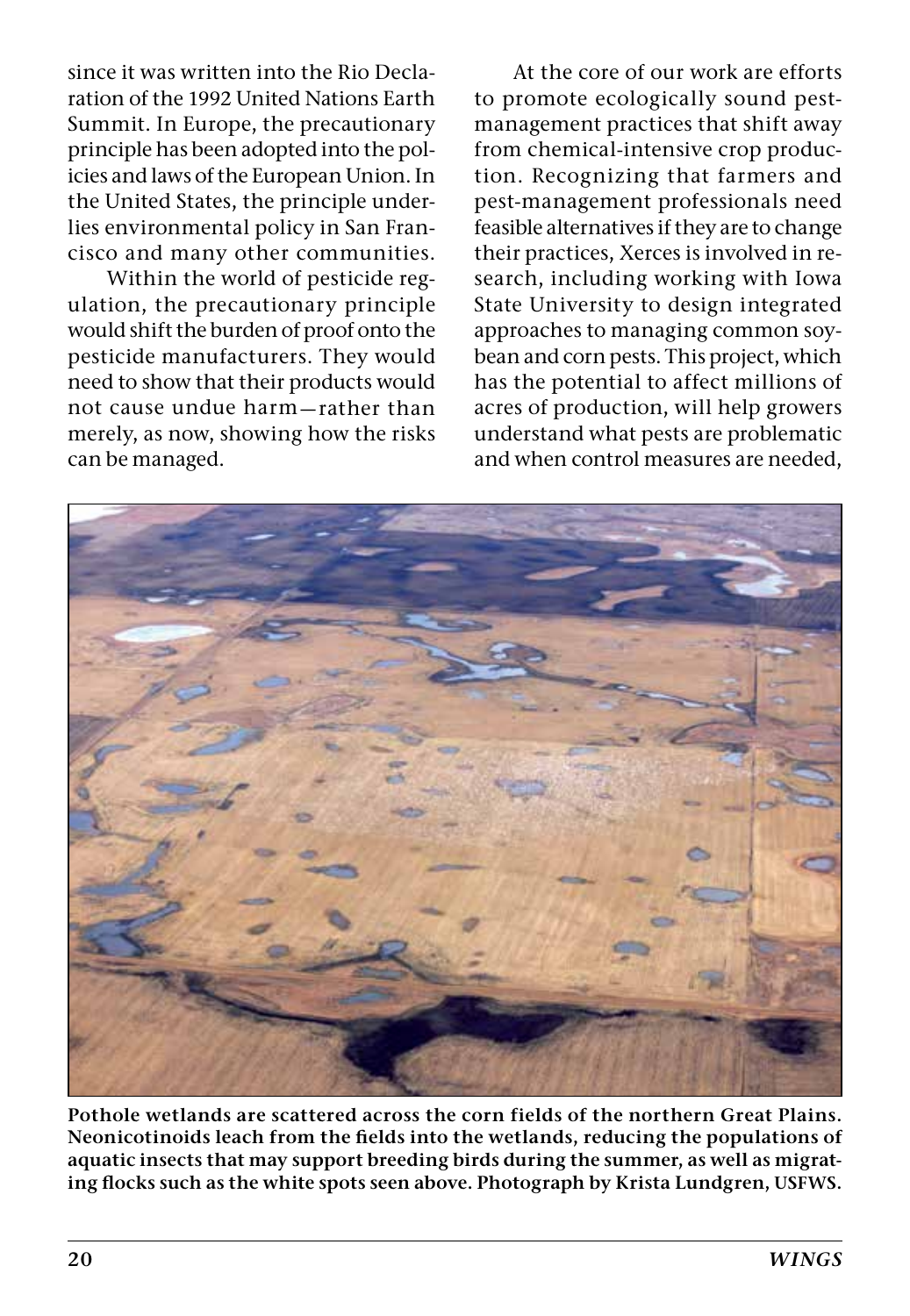

**Swallows were among the birds found to be declining in areas where there were increased levels of neonicotinoids in surface water. Photograph by The-Gecko, Flickr.com.**

thus shifting away from the prophylactic use of neonicotinoid-coated seed. It will also promote ecologically sound management methods once pests are identified.

Xerces also presents short courses on conservation biological control, the practice of supporting the native beneficial insects that prey upon crop pests. And we've worked with local communities and governments across the United States to develop city or county regulations banning the use of neonicotinoids on publicly owned lands; to date, we have helped thirteen cities and counties halt the use of neonics and have assisted two others in creating plans to protect pollinators from pesticides.

The scale of the problem posed by neonics is sufficient to warrant immediate action. When they first appeared on the market, neonicotinoids were touted as reduced-risk products, but our current knowledge paints a very different picture, and government policies must change to reflect the greater risk that we now know exists. Indeed, the story of neonics is a cautionary tale about an inadequate regulatory system that allows pesticides on the market before understanding their impacts, and a chemical industry that promises easy solutions to solve complex pest problems.

Neonics were touted as silver bullets and sped to market to replace other harmful insecticides. They may have resolved some of the problems caused by the older insecticides, but neonicotinoids brought their own array of negative consequences. In order to break this cycle of replacing one problem with another, Xerces works to increase understanding and implementation of moresustainable practices with the greater goal of protecting the natural systems on which we all depend.

*Aimee Code directs the Xerces Society's pesticide program.*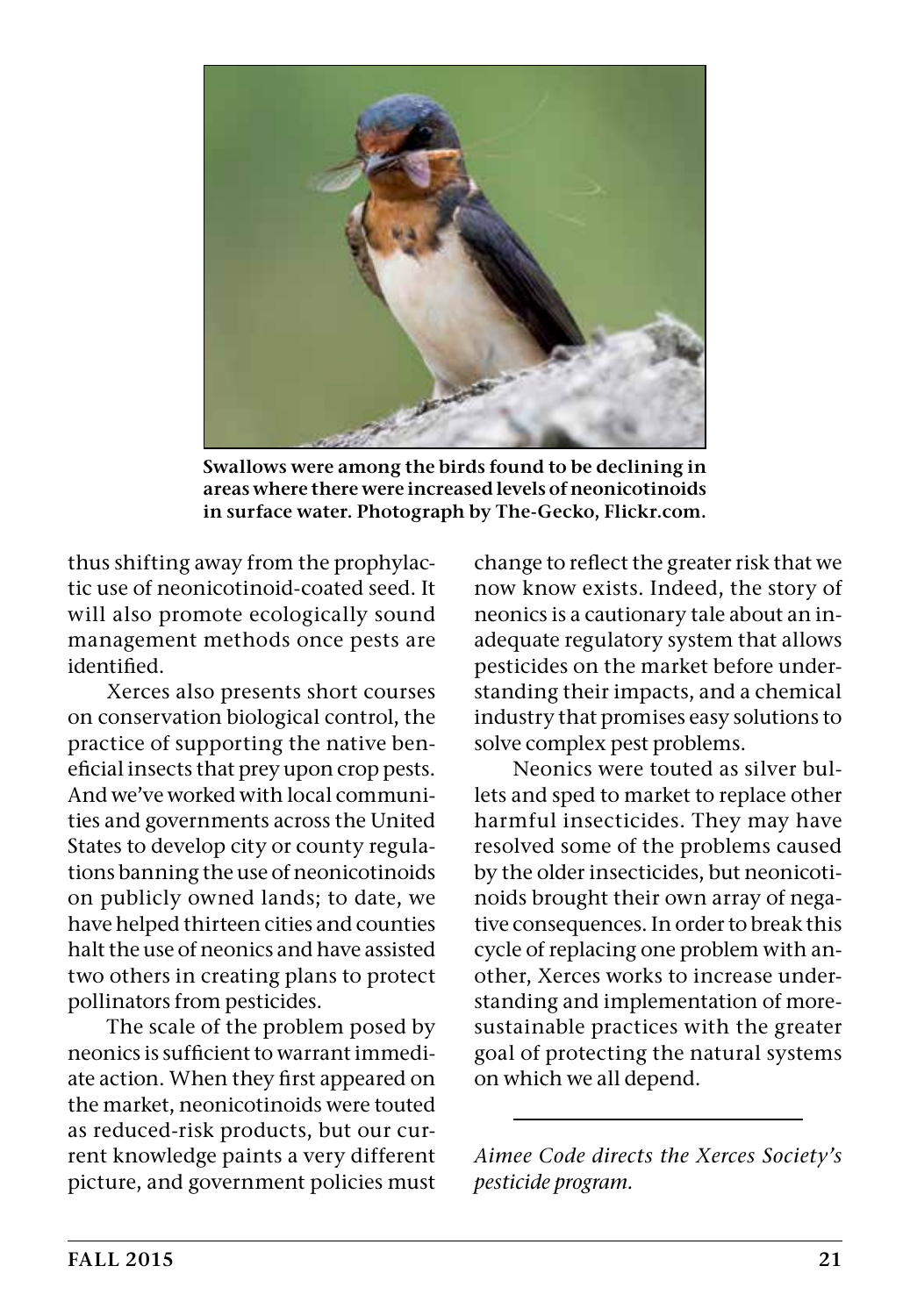#### **USFWS Pacific Region: A Champion for Monarchs and Milkweeds**

Too often these days, when the work of a U.S. federal natural resource agency is seen in the news it is about fighting a wildfire, or a dispute over grazing or logging. This is particularly true in the western states, where large swaths of land are managed by the Bureau of Land Management, the Forest Service, or the Fish and Wildlife Service. The reality is that the events that catch the interest of the media represent only a small part of the work of these agencies. On a daily basis, they are involved in managing and conserving such treasured landscapes as wilderness areas and national wildlife refuges—and protecting the wildlife that these lands support.

The U.S. Fish and Wildlife Service Pacific Region, which covers Washington, Oregon, and Idaho (as well as Hawaii and other Pacific islands), is working to understand and conserve monarch butterflies and the native milkweeds upon which they rely. The monarchs in these states are less well known than their relatives east of the Rockies; those monarchs have been tracked for years and their annual migration to Mexico studied in detail.

The majority of monarch butterflies in western North America migrate to coastal California for the winter. Annual counts of butterflies at their overwintering sites have revealed a decline of nearly 50 percent since the late 1990s, but there is little information about where western monarchs spend their summers and on which species of milk-

weeds they breed. These gaps in the data limit the ability of the Fish and Wildlife Service —as well as other organizations in the region—to prioritize areas for habitat restoration, and make it more difficult to efficiently undertake surveys of monarchs and milkweed. The USFWS Pacific Region is seeking to remedy that situation.

The first step has been to develop a Habitat Suitability Model; this effort is being undertaken with the leadership of the regional refuge biologist, Joe Engler, and project GIS lead Madeline Steele, in partnership with the Xerces Society's endangered species program. When completed, this model will allow USFWS biologists to narrow in on key areas, such as particular national wildlife refuges and important migration corridors, in order to conduct detailed surveys or to identify sites that could benefit from habitat restoration. The USFWS and Xerces are also partnering to create a "Natural Lands Pollinator Habitat Assessment Tool" to enable the USFWS to evaluate refuge lands for suitability for monarchs and to plan and implement restoration projects.

As part of this effort, the Pacific Region and Xerces are working with the other Fish and Wildlife Service regions across the western states (Pacific Southwest, Mountain-Prairie, and Southwest) to inventory key milkweed species locations and collect breeding observations for monarchs in the states west of the Rocky Mountains. Data gathering is co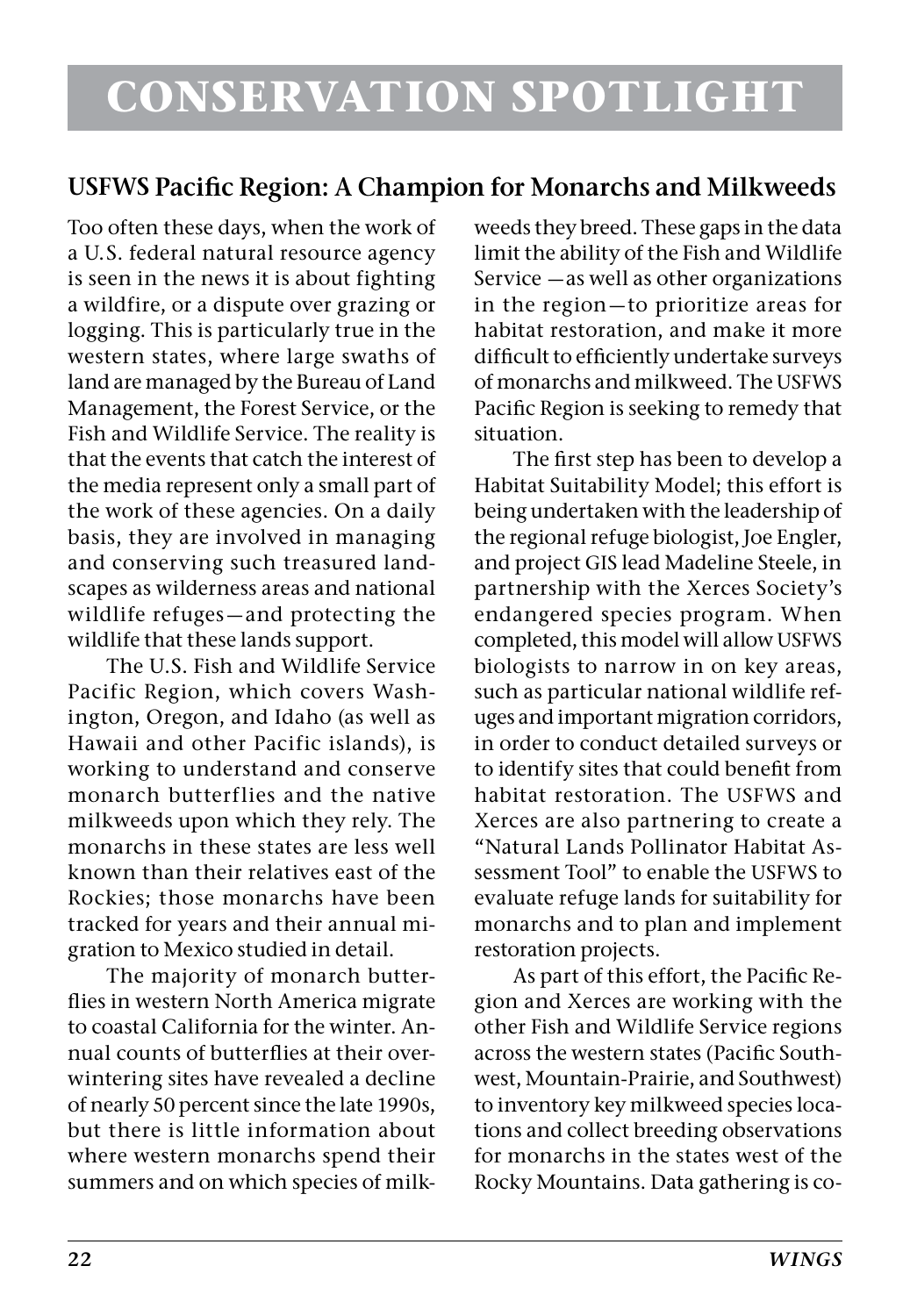ordinated by a jointly funded regional monarch conservation specialist, Ashley Taylor. She divides her time between the Xerces office and that of the USFWS, and, during this last summer, spent considerable time in the field organizing surveys on nine national wildlife refuges and three national fish hatcheries in the Pacific Northwest.

Milkweed was found on three refuges where it had not previously been recorded, and on two of the refuges monarch butterflies themselves were seen for the first time. Information from the surveys is being compiled in a database and added to the distribution maps as part of the Xerces Society's Western Milkweed and Monarch Survey. The new data has

helped inform the Pacific Region's forthcoming "Five-Year Conservation Action Plan for the Monarch Butterfly" and will help prioritize monarch habitat restoration and further surveys on refuges.

The Fish and Wildlife Service is addressing monarch conservation nationwide, spurred on by the petition for Endangered Species Act listing currently being considered and the *National Strategy to Promote the Health of Honey Bees and Other Pollinators* issued by the White House in May 2015. That strategy set three major federal targets, one of which is increasing monarch butterfly numbers in order to protect the annual migration. The USFWS Pacific Region is actively working toward that goal.



**Monarch butterflies (***Danaus plexippus***) cannot survive without milkweeds. The USFWS Pacific Region is leading a project to understand and conserve both the butterfly and its host plant across the western United States. Photograph by John Anderson, Hedgerow Farms, Inc.**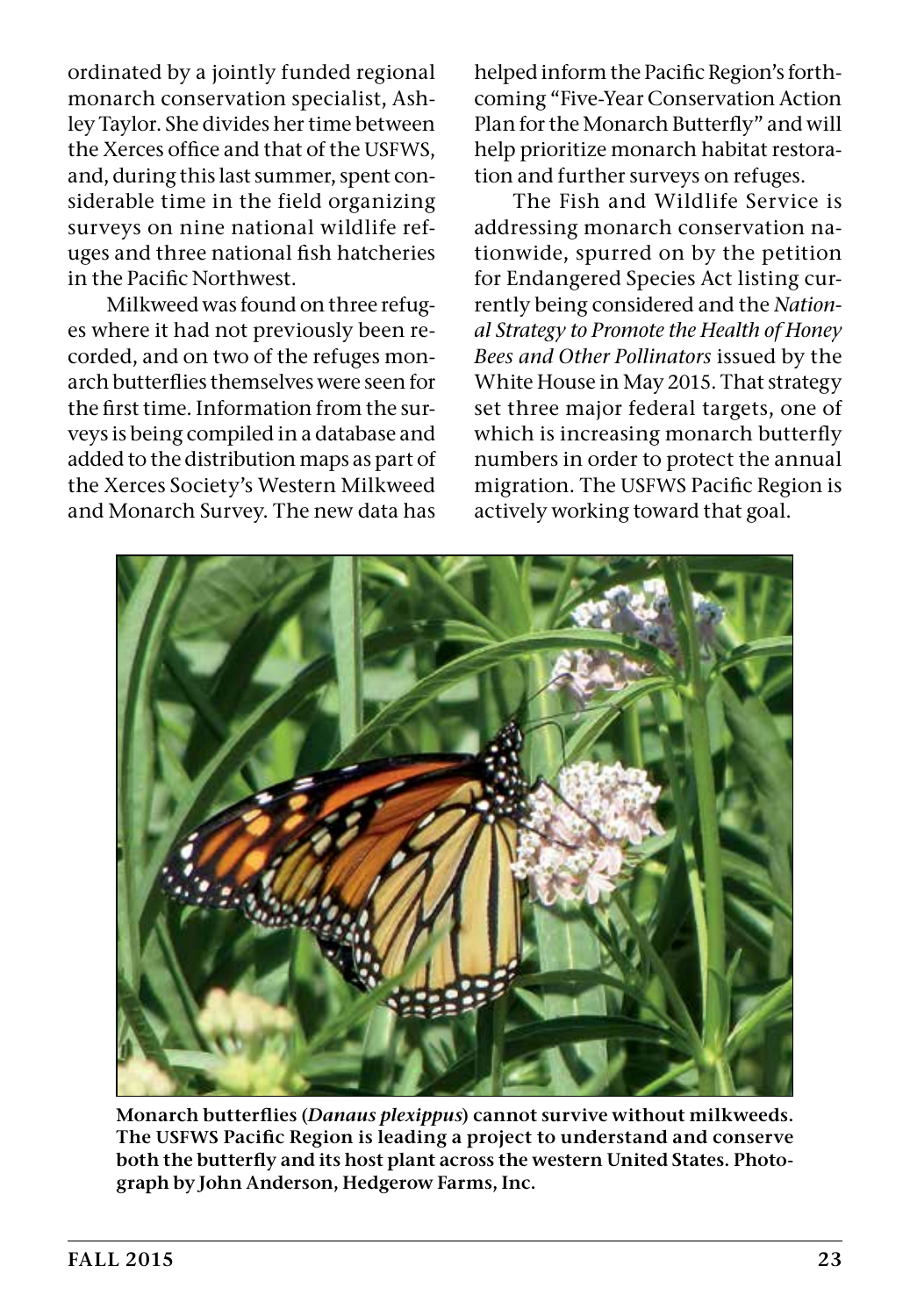### **Study Looks at Effects of Climate Change on Bumble Bees**

How is climate change impacting bumble bees? Many other species' geographical ranges have expanded toward the poles while remaining relatively stable along their equatorial edges, but a new study from a team of European and North American researchers found that bumble bee species on both continents were experiencing pronounced losses of range from their southern edges while simultaneously failing to expand their ranges northward.

The researchers used observations gathered over 110 years to discern climate-change-related range shifts across bumble bees' thermal and latitudinal limits, as well as their movements along elevation gradients. They found these effects to be independent of land-use

#### **New Books**

The fall weather has arrived in northern latitudes, heralding the beginning of several months with limited contact with insects. Instead, we must enjoy a more vicarious relationship through the pages of books.

Dave Goulson is back with a followup to *A Sting in the Tale*, a charming chronicle of his bumble bee conservation efforts (featured in the spring 2014 issue of *Wings*). His new book, *A Buzz in the Meadow*, transports readers to his rural farmhouse and meadow in France, recounting his efforts to transform the meadow into a home for wildlife.

With Goulson's characteristically

changes and pesticide applications. Based on their findings, the authors believe that, across continents, climate change distinctly and consistently contributes to the compression of range for bumble bee species.

As this study suggests (and as Xerces' Rich Hatfield recently noted on our blog—"Climate Change Driving, Not the Only Passenger," July 16, 2015), it is important to recognize that not all species react to the changing climate in the same way. Moreover, bumble bees confront a large range of stressors in addition to climate change; if we can work to reduce these, perhaps we can buy these species more time to adapt. (http://www.sciencemag.org/content/ 349/6244/177.short.)

congenial style, he tells a story in three parts. He begins by introducing the meadow's myriad life, follows that with an exploration of the creatures' intricate interrelationships, then caps the narrative with a sobering look at the environmental changes—including widespread pollinator declines—that humans have wrought upon the landscape.

While the book brims with delightful anecdotes, Goulson also allows us a glimpse into the mind of a field biologist and the complexities of the scientific process, and ultimately infuses the story with a powerful message about conservation.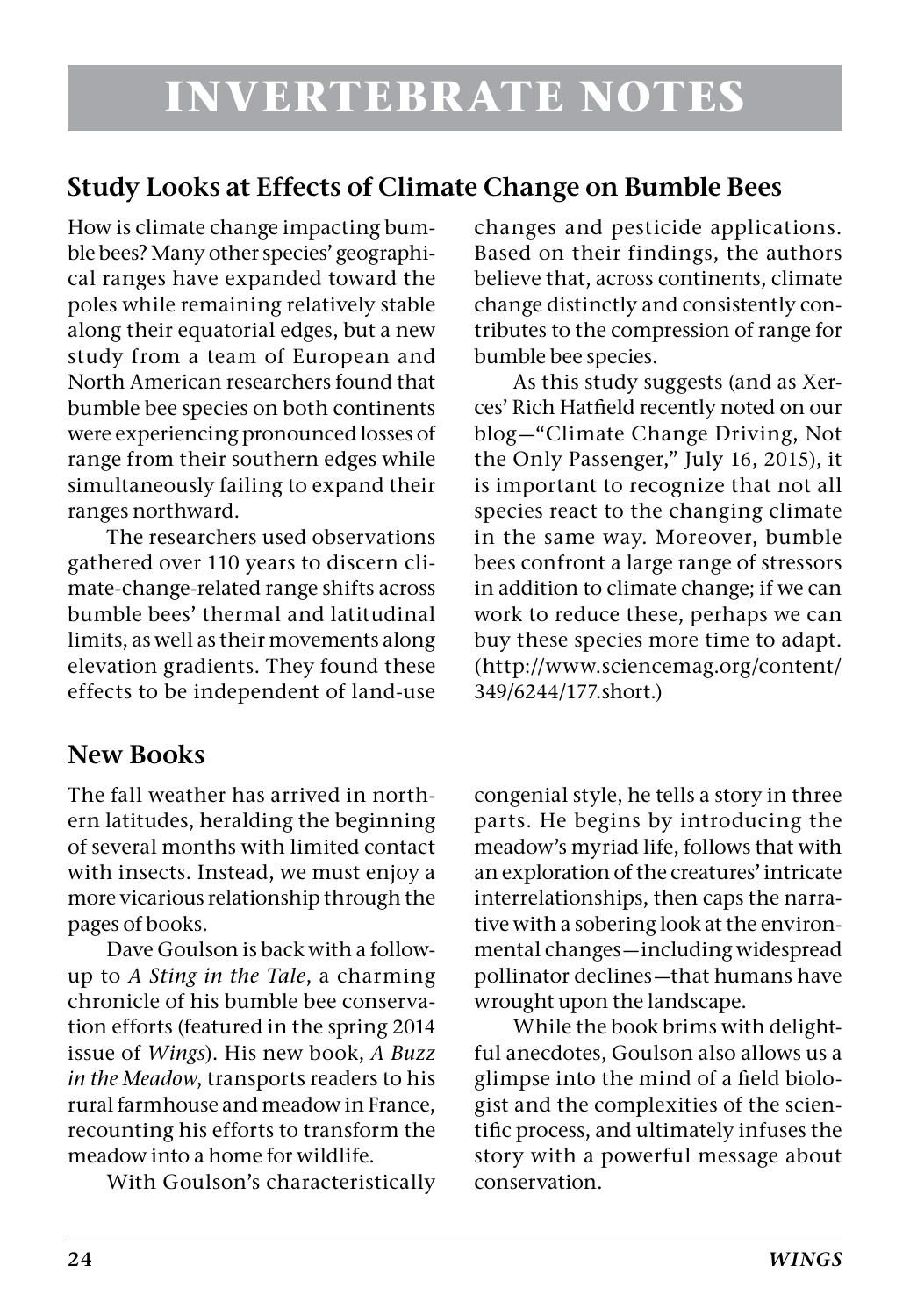What could be more different from the residents of a sun-drenched meadow than the plankton in the darkest depths of the sea? Although they form nearly 98 percent of the biomass of ocean life, plankton are invisible to the naked eye —and thus many people might find it hard to envision them at all. But in marine scientist Christian Sardet's *Plankton: Wonders of the Drifting World*, these delicately beautiful life forms get their moment in the spotlight. Minuscule jellyfish, mollusks, tadpoles, and others are shown in all of their multihued and vaguely alien glory.

The book goes beyond photography and micrography, as Sardet delves into the life histories of different groups of plankton, then connects them to the larger world and explains their impact on our own lives. This colorful glance at the frequently overlooked foundation of the aquatic food web might just change the way you picture the ocean.

#### **Rare Nautilus Reappears After Three Decades**

This July, off the coast of Papua New Guinea, the nautilus *Allonautilus scrobiculatus* made its first appearance in thirty years. It was spotted by University of Washington researcher Peter Ward, who with a colleague first discovered the elusive cephalopod near Nidrova Island in 1984. Initially, Ward says, they were taken aback by the "thick, hairy, slimy covering on its shell," a characteristic that sets this species apart.

On a recent expedition, Ward and his team observed *Allonautilus* while using baited traps to observe and capture nautiluses. Their research has helped uncover more information about these "living fossils."

Nautiluses have specific requirements for depth and temperature; since the area they can inhabit is narrow, most populations are isolated, and they vary from one area to another. These geographical limitations make conservation of the species difficult: in Ward's words, once they are gone from an area, "They're gone for good."

Many species are currently threatened by the international trade in nautilus shells. Ward hopes that this year they may become a protected species under the Convention on International Trade in Endangered Species of Wildlife Fauna and Flora (CITES) treaty. (http://www. washington.edu/news/2015/08/25/ rare-nautilus-sighted-for-the-first-timein-three-decades.)



**Not seen since the 1980s, the nautilus** *Allonautilus scrobiculatus* **was spotted off Papua New Guinea in July. Photograph by Peter Ward, University of Washington.**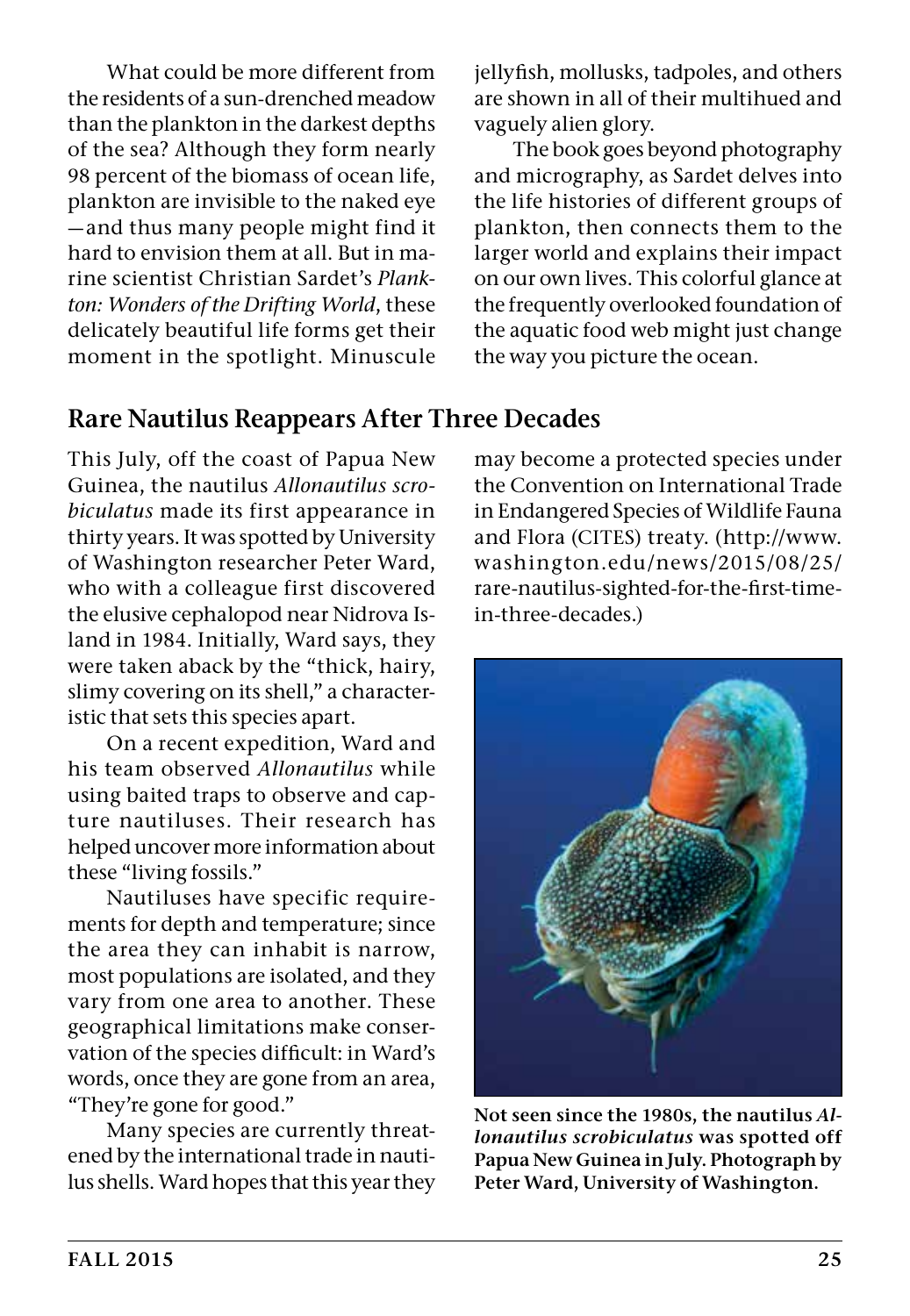### **STAFF PROFILE**

#### **Aimee Code, Pesticide Program Director**

*What got you interested in insects?* I was one of those kids who could spend hours outside digging for worms, watching fireflies in the evenings, and, yes, squishing the Japanese beetles that flocked to our raspberry plants. Sometime during middle school, I stopped noticing the insects around me. When my daughter started to toddle about and explore, I rediscovered my love of invertebrates. She delighted in watching a skipper nectar on an aster, or quietly observing a spider wrap up its prey. With her, I again took time to appreciate these extraordinary creatures.

*What made you want to work here?* While working at the Northwest Coalition for Alternatives to Pesticides, I often crossed paths with Xerces Society staff or made use of its resources in doing research, and I was always impressed. When I saw a job announcement from Xerces stating that after many years of working on pesticide issues it had decided to create a dedicated program, I immediately knew I wanted to be part of that team.

*Where did you study?* I earned my undergraduate degree in international relations from Northern Arizona University, and then an MS in environmental health from Oregon State University. The education I've valued most, though, was not the one I received during my formal schooling; the years I spent working in Africa and Central America provided me with greater perspective than any university education could have.



*Who is (or was) your environmental hero?*  I'm inspired by such people as Jacques Cousteau, Vandana Shiva, and Chico Mendes, as well as less-well-known leaders. Norma Grier, my former director at NCAP, is a woman who quietly moved mountains by empowering others.

*What's your favorite place to visit?* While I love exploring new cultures, the place I most want to return to is Mongolia. The small dose I received of Mongolian life, culture, and nature piqued my interest: throat singing, Genghis Kahn, sacred springs in the middle of vast open spaces, wolves howling at night. I am excited to get back there someday.

*What do you do to relax?* I often wind down by reading a book while curled up in the wingback chair my grandmother gave to me. I also do yoga, garden, hike, and when alone in the house often push aside the furniture and dance.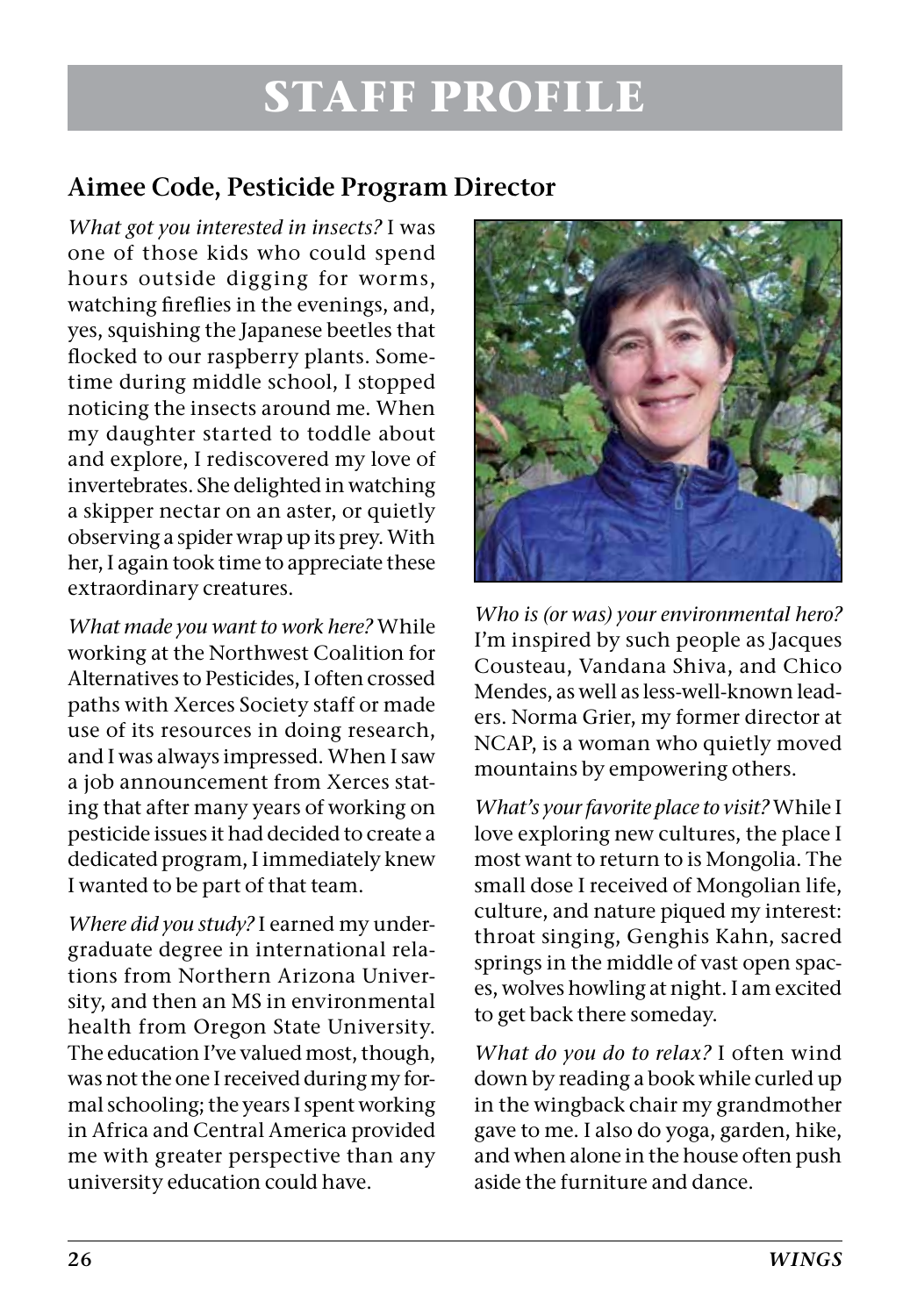#### **Rusty Patched Bumble Bee Now One Step Closer to Protection**

September was a good month for the rusty patched bumble bee (*Bombus affinis*). After decades of declining populations and a nearly 90 percent contraction in range, it was given a glimmer of hope for a future. The U.S. Fish and Wildlife Service issued a positive ninetyday finding in response to an Endangered Species Act petition requesting the bee to be listed as "endangered." This ESA petition was authored by Xerces Society staff and bumble bee scientists Dr. Robbin Thorp, professor emeritus at the University of California at Davis, and Elaine Evans, a Ph.D. candidate at the University of Minnesota.

The rusty patched bumble bee faces a variety of threats, including diseases, pesticides, habitat loss, and climate change. The recent declines of this and

some closely related bumble bees may be attributable to the spread of pathogens from commercial bumble bees to wild ones. Bumble bees are raised and sold commercially to pollinate greenhouse tomatoes and many other types of crops worldwide, and very few regulations currently exist to ensure that the bees that are sold are free of diseases.

The ninety-day finding by the USFWS means that the agency agrees that there is evidence that this bumble bee is in trouble and that it will now take an official look at whether or not the bee deserves ESA protection. An ESA listing would result in the designation of critical habitat and the writing of a recovery plan for the bumble bee, and could make federal funds available for conservation efforts by individual states.



**The rusty patched bumble bee (***Bombus affinis***) is one significant step closer to protection. Photograph by Rich Hatfield.**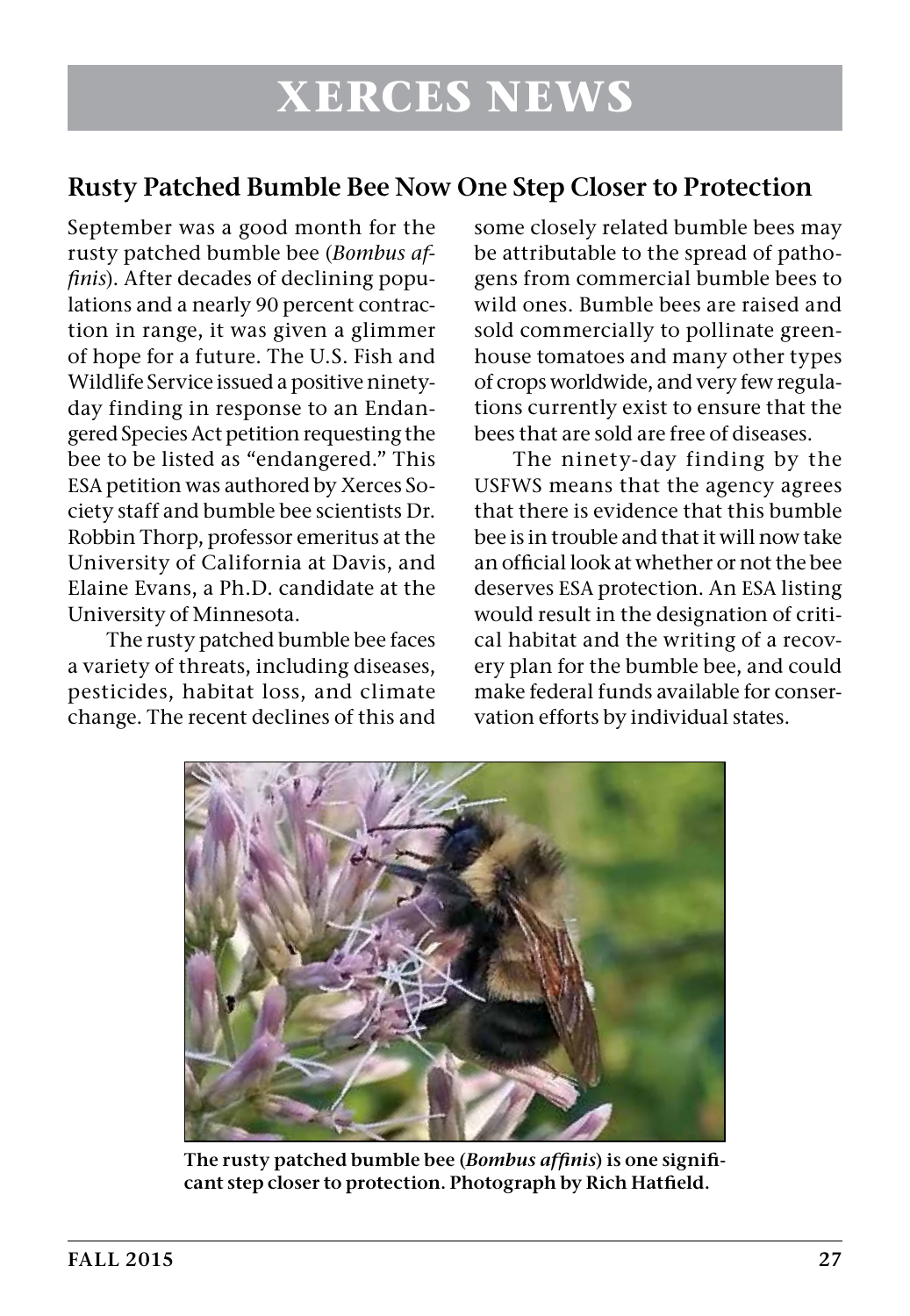#### **Seven Native Hawaiian Bees Proposed as Endangered Species**

The rusty patched bumble bee isn't the only species that received good news this fall. After six years of consideration, the U.S. Fish and Wildlife Service proposed that seven species of Hawaiian yellow-faced bees be listed as "endangered" under the Endangered Species Act. When the proposed rule is final-



**This diminutive bee,** *Hylaeus assimulans***, is one of seven Hawaiian yellow-faced bee species that are the first bees to be protected under U.S. federal law. Photograph by John Kaia, Lahaina Photography.**

ized, these will be the first bees to gain federal protection in the United States.

Yellow-faced bees are the only bees native to the Hawaiian islands, and, since many of Hawaii's native plants are not well adapted to pollination by nonnative pollinators, are a keystone species in the islands' ecosystems. The USFWS recognized multiple threats to these bees—from the loss of habitat to land conversion, development, and recreation (especially in coastal and lowland areas) to the impacts of such nonnative species as wild pigs, bigheaded ants, and invasive plants. The agency also recognized that climate change, fire, and the small populations of these bees are factors that threaten them with extinction.

Conservation of these Hawaiian yellow-faced bees will require the active management of natural areas with known populations. We hope that this ESA listing will act as a wakeup call, spurring recognition of the critical role that pollinators such as these play in ecosystems and the taking of necessary steps to conserve their habitats.

### **Xerces Supports Implementation of National Pollinator Strategy**

In May, the White House released the *National Strategy to Protect Pollinators and Their Habitat*, which identified three priorities: reduce honey bee losses, protect monarch butterflies, and create millions of acres of habitat. Thanks to this directive, pollinator conservation has become embedded into the work of every federal agency.

The Xerces Society participated in meetings with White House staff that helped guide creation of the national

strategy and our pollinator specialists and conservation biologists are now working closely with federal agencies as they implement it. Scott Hoffman Black is an ex-officio member of the High Level Federal Monarch Working Group and participates in a U.S. Geological Survey effort to assess monarch populations and direct monarch conservation priorities.

Our pollinator program has a longstanding partnership with the Natural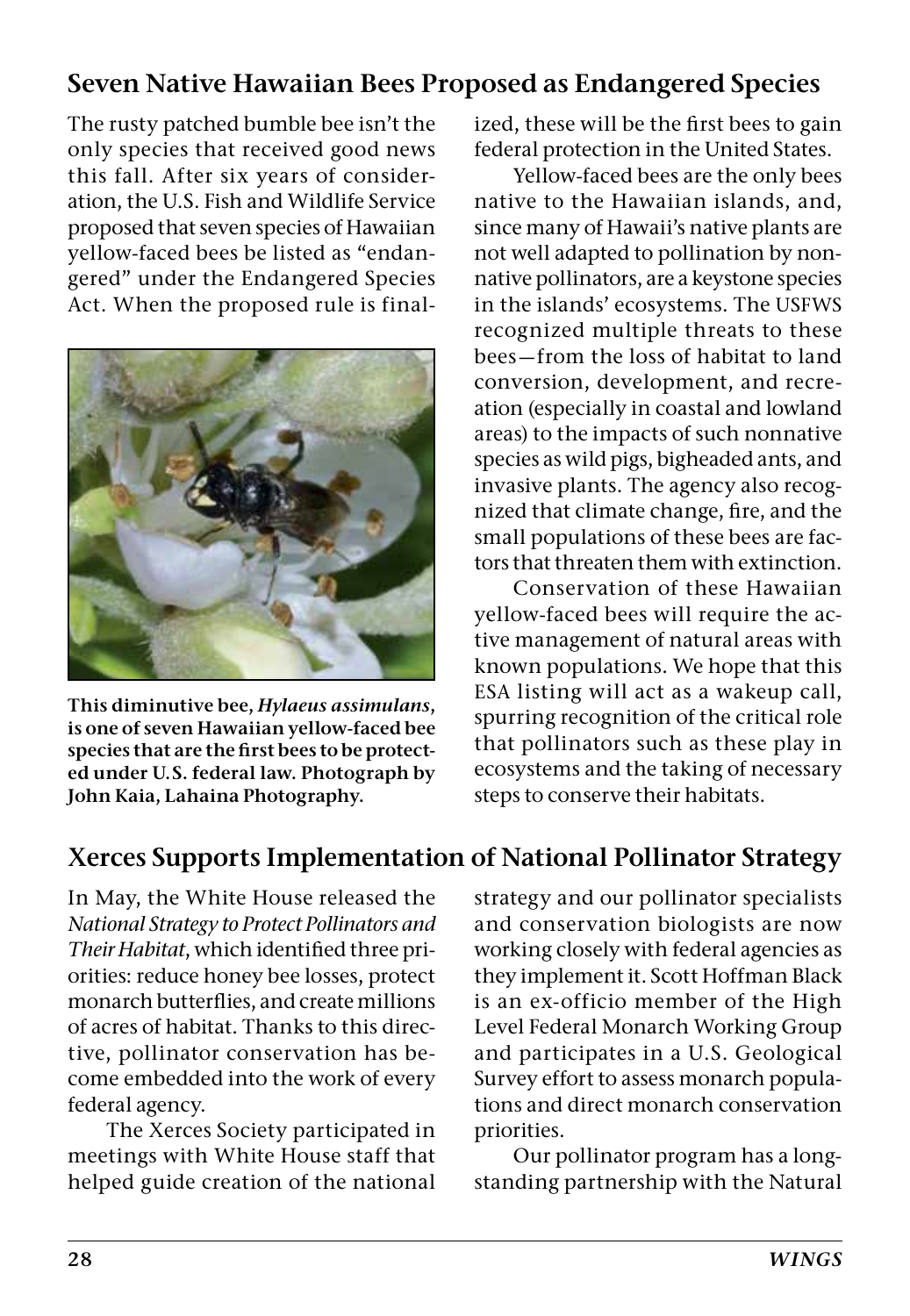Resources Conservation Service, training agency staff and providing technical support. We are also working with the U.S. Fish and Wildlife Service to improve knowledge and conservation of monarchs in the western United States (see pages 22–23 for more details) and

#### **Working Together for Pollinator-Friendly Roadsides**

Pollinators and roadsides might seem like an unlikely pairing: roads can fragment habitat, aid in spreading invasive plant species, and contribute to animal mortality. But an immense amount of land is dedicated to them, forming a vast network of linear habitat. Roadsides in urban and intensely farmed landscapes are often the only natural or semi-natural habitat around; for pollinators, they can serve as places to refuel, reproduce, or overwinter. (For more on this topic, see the spring 2015 issue of *Wings*.)

The Federal Highway Administration was one of the agencies tasked by the Obama administration with identifying conservation approaches to help halt pollinator losses under the national pollinator strategy. The FHWA contracted with the Xerces Society and environmental consulting company ICF International to develop best management practices to enhance roadside habitat for pollinators. As part of this project, staff from the Xerces Society and ICF produced a comprehensive review of the technical literature. The review, released in May, included a thorough treatment of the status of pollinators, causes of decline, potential mitigation efforts, habitat restoration and management for pollinators, and applications to roadsides.

Xerces and ICF International also conducted interviews with state de-

with the Federal Highway Administration to improve roadside management for pollinators (see below). This latter work has placed us at the center of the I-35 "Monarch Highway" initiative to create monarch habitat in a broad swath up the middle of the United States.

partments of transportation and the roadside restoration experts who work with them. The interviews provided documentation of existing roadside vegetation management practices and feedback about the feasibility of implementing strategies that can benefit pollinators. The best management practices will be available early in 2016.

You can find the FHWA literature review at http://1.usa.gov/1P2KLBT.



**The Xerces Society is taking on a leading role in a nationwide effort to develop best management practices for roadside habitat. Photograph © dlewis33, iStock.com.**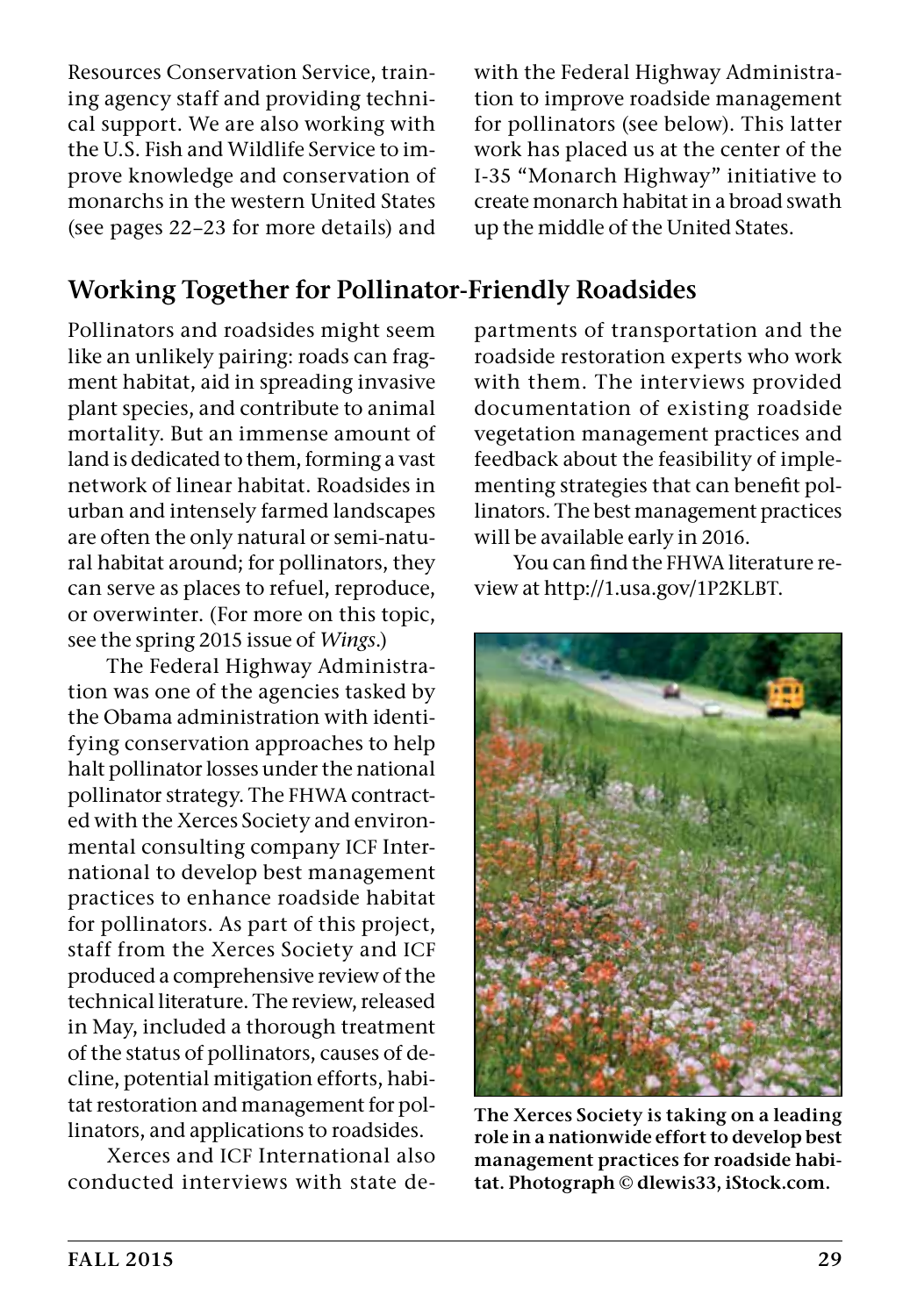#### **Pollinator Program Launches New Short Course**

This past summer was the first for the Xerces Society's new short course on conservation biological control. Our book *Farming with Native Beneficial Insects* was released by Storey Publishing in 2014 in response to a growing interest on farms in promoting beneficial insects and their pest-control services. This course builds on that momentum.

Intended to educate farmers, agriculture employees, natural resource specialists, land managers, and conservation organization staff, the course is a full-day training that provides attendees with the latest science-based methods for integrating beneficial insects back into cropping systems. Ultimately, this approach reduces—indeed, in some cases eliminates—the need for insecticides. Participants leave with the tools necessary to identify and attract beneficial insects, assess and restore habitat, and implement farm practices to support beneficial insects.

So far, Xerces Society staff have offered the course in four locations: Madison, Wisconsin; Boone, Iowa; Farmington, Minnesota; and Kingston, Rhode Island. More than a hundred people have attended. Future efforts will be even bigger, with a plan to provide the course in at least twenty states over the next three years. Our eventual goal is to provide it in all fifty states, and beyond.

#### **Xerces Staff Gather in Portland for Annual Retreat**

Fall is special for the Xerces Society staff. This is when we have our annual strategic planning retreat, the one time of the year when all of our regional staff members converge in Portland to share ideas and learn about the great work that everyone is doing. Since we don't often get together, we thought we'd share a photograph of (almost) all thirty-eight of our current staff members (not pictured are Jim Eckberg, Celeste A. Searles Mazzacano, and Hillary Sardiñas). We are grateful for your support—we wouldn't be here without it!

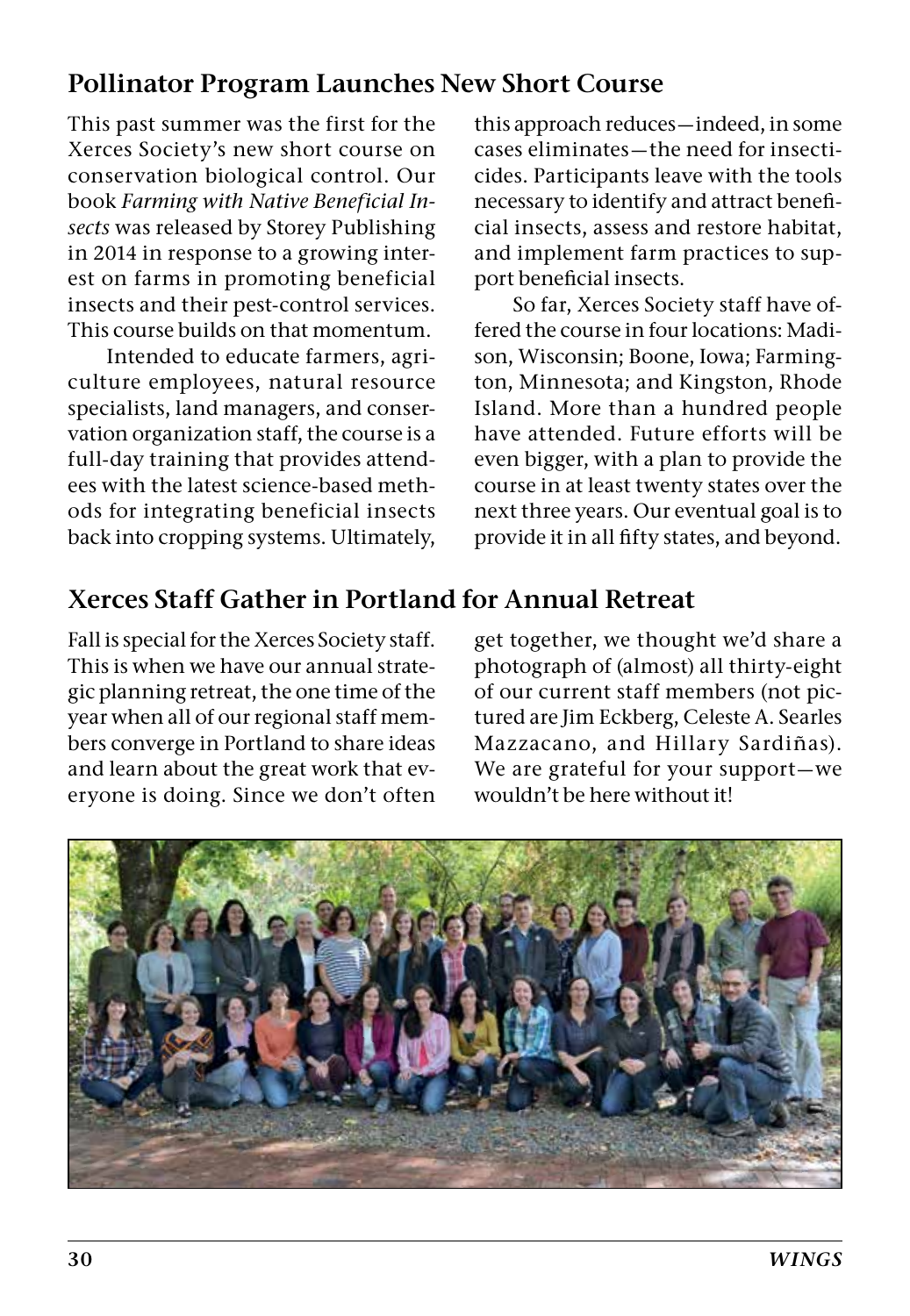#### **Donor Survey 2015**

We want to say a big thank-you to everyone who participated in our donor survey this year. We heard back from more than nine hundred of you, and it was wonderful to learn more about your conservation interests, how you think we are doing, and what you think we can improve. Based upon your feedback, we've already begun making changes for the better. You can find a complete summary of the survey results at www. xerces.org/donorsurvey.

We asked why you donate to the Xerces Society, and here are a few of our favorite responses:

*You are taking the lead on pollinator conservation! Thank you!*

*I love insects. More people should be aware of these wonderful animals and their role in ecosystems.* 

*You seem to get a lot of mileage out of not much money.*

*No one else speaks up for invertebrates!* 

*I believe in preserving and restoring our habitats.*

*You support science-based advocacy that helps me to stay current and that I can trust to inform my work.*

We also asked what you thought of *Wings*. An overwhelming majority said that you loved it and nearly half of you read it from cover to cover. Regarding the content, some people would like it to be less scientific, some more scientific, but the most frequent response was to keep it as it is. We found that most of you rely on *Wings* for updates on our work, with around a third of you reading our e-newsletter or using our website.

All in all, the survey responses were extremely helpful. Although we have wrapped up this donor survey, your feedback is always welcome, so please do keep in touch. Many thanks!

#### *WINGS***, Fall 2015 Volume 38, Number 2**

*Wings* is published twice a year by the Xerces Society, an international, nonprofit organization dedicated to protecting the diversity of life through the conservation of invertebrates and their habitat. A Xerces Society membership costs \$35 per year (tax-deductible) and includes a subscription to *Wings*.

Copyright © 2015 by the Xerces Society. All rights reserved. *Xerces Society Executive Director*: Scott Hoffman Black; *Editors*: Scott Hoffman Black, Margo Conner, John Laursen, and Matthew Shepherd; *Design and Production*: John Laursen. Printed on recycled paper.

For information about membership and our conservation programs for native pollinators, endangered species, and aquatic invertebrates, contact us:

#### T**HE** X**ERCES** S**OCIETY FOR** I**NVERTEBRATE** C**ONSERVATION**

628 Northeast Broadway, Suite 200, Portland, OR 97232

toll-free 855-232-6639 fax 503-233-6794 info@xerces.org www.xerces.org